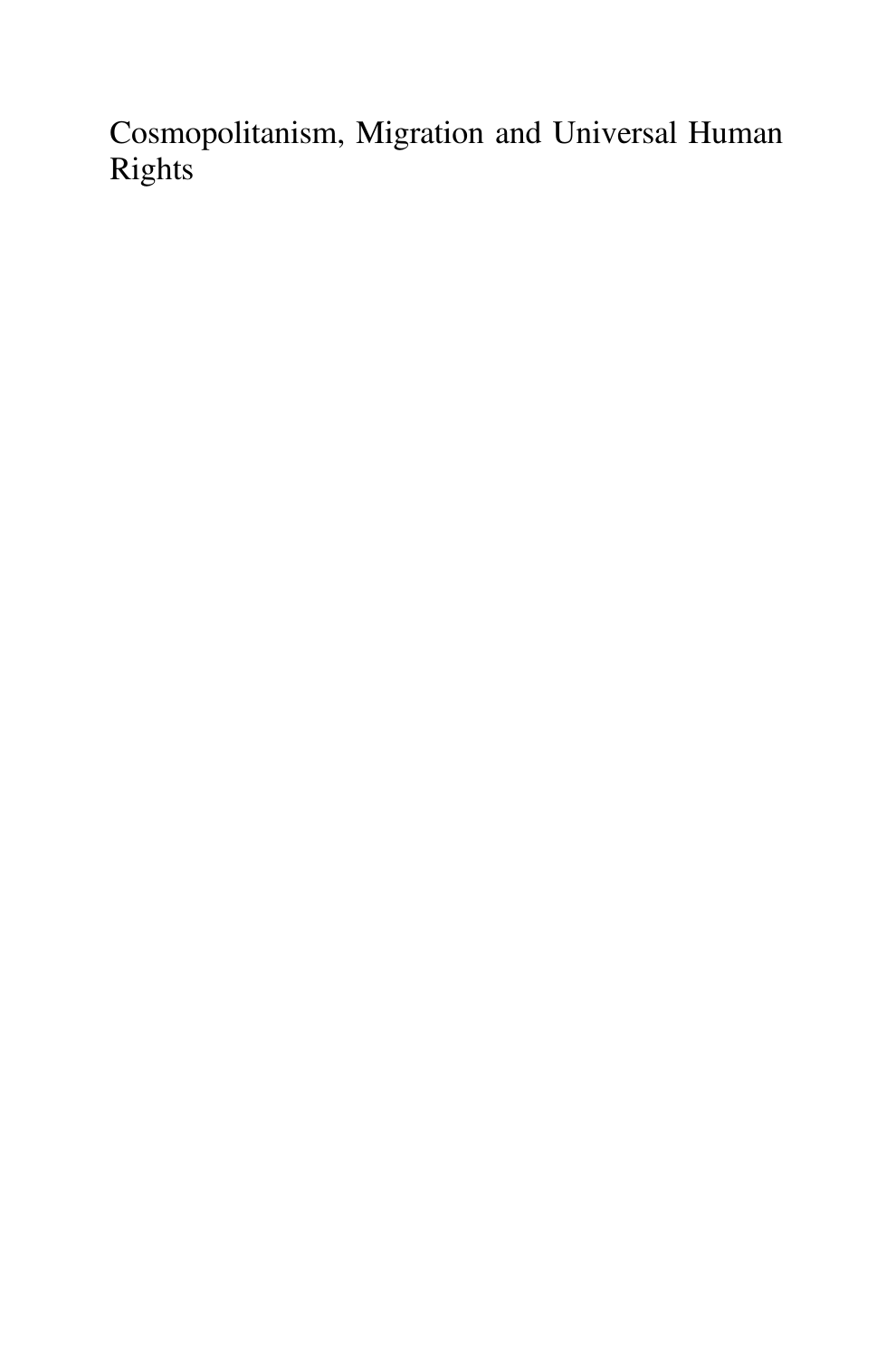Mogens Chrom Jacobsen • Emnet Berhanu Gebre • Drago Župarić-Iljić Editors

# Cosmopolitanism, Migration and Universal Human Rights



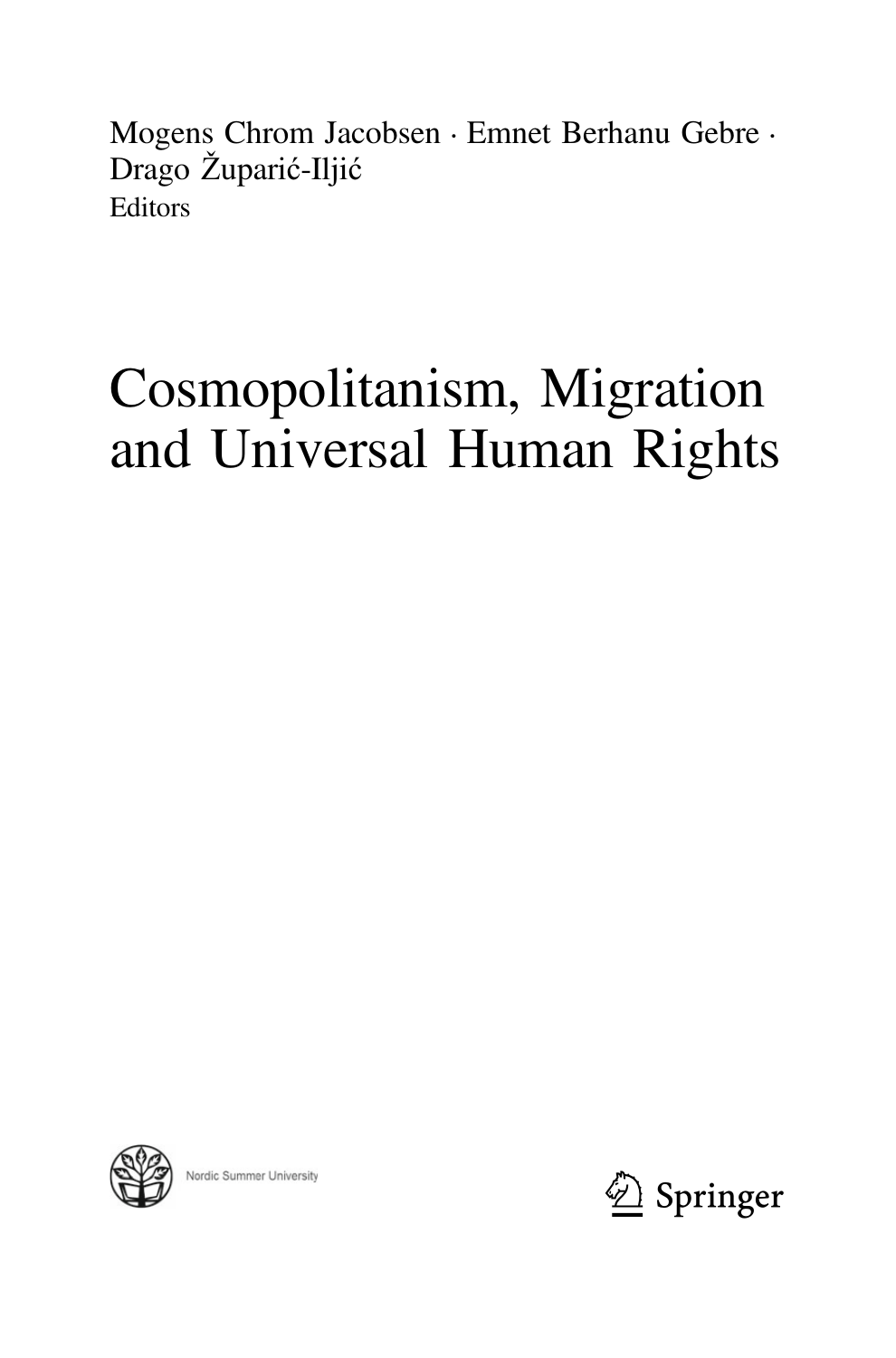**Editors** Mogens Chrom Jacobsen Nordic Summer University Copenhagen, Denmark

Drago Župarić-Iljić University of Zagreb Zagreb, Croatia

Emnet Berhanu Gebre University Toulouse I Capitole Toulouse, France

ISBN 978-3-030-50644-5 ISBN 978-3-030-50645-2 (eBook) <https://doi.org/10.1007/978-3-030-50645-2>

#### © Springer Nature Switzerland AG 2020

This work is subject to copyright. All rights are reserved by the Publisher, whether the whole or part of the material is concerned, specifically the rights of translation, reprinting, reuse of illustrations, recitation, broadcasting, reproduction on microfilms or in any other physical way, and transmission or information storage and retrieval, electronic adaptation, computer software, or by similar or dissimilar methodology now known or hereafter developed.

The use of general descriptive names, registered names, trademarks, service marks, etc. in this publication does not imply, even in the absence of a specific statement, that such names are exempt from the relevant protective laws and regulations and therefore free for general use.

The publisher, the authors and the editors are safe to assume that the advice and information in this book are believed to be true and accurate at the date of publication. Neither the publisher nor the authors or the editors give a warranty, expressed or implied, with respect to the material contained herein or for any errors or omissions that may have been made. The publisher remains neutral with regard to jurisdictional claims in published maps and institutional affiliations.

This Springer imprint is published by the registered company Springer Nature Switzerland AG The registered company address is: Gewerbestrasse 11, 6330 Cham, Switzerland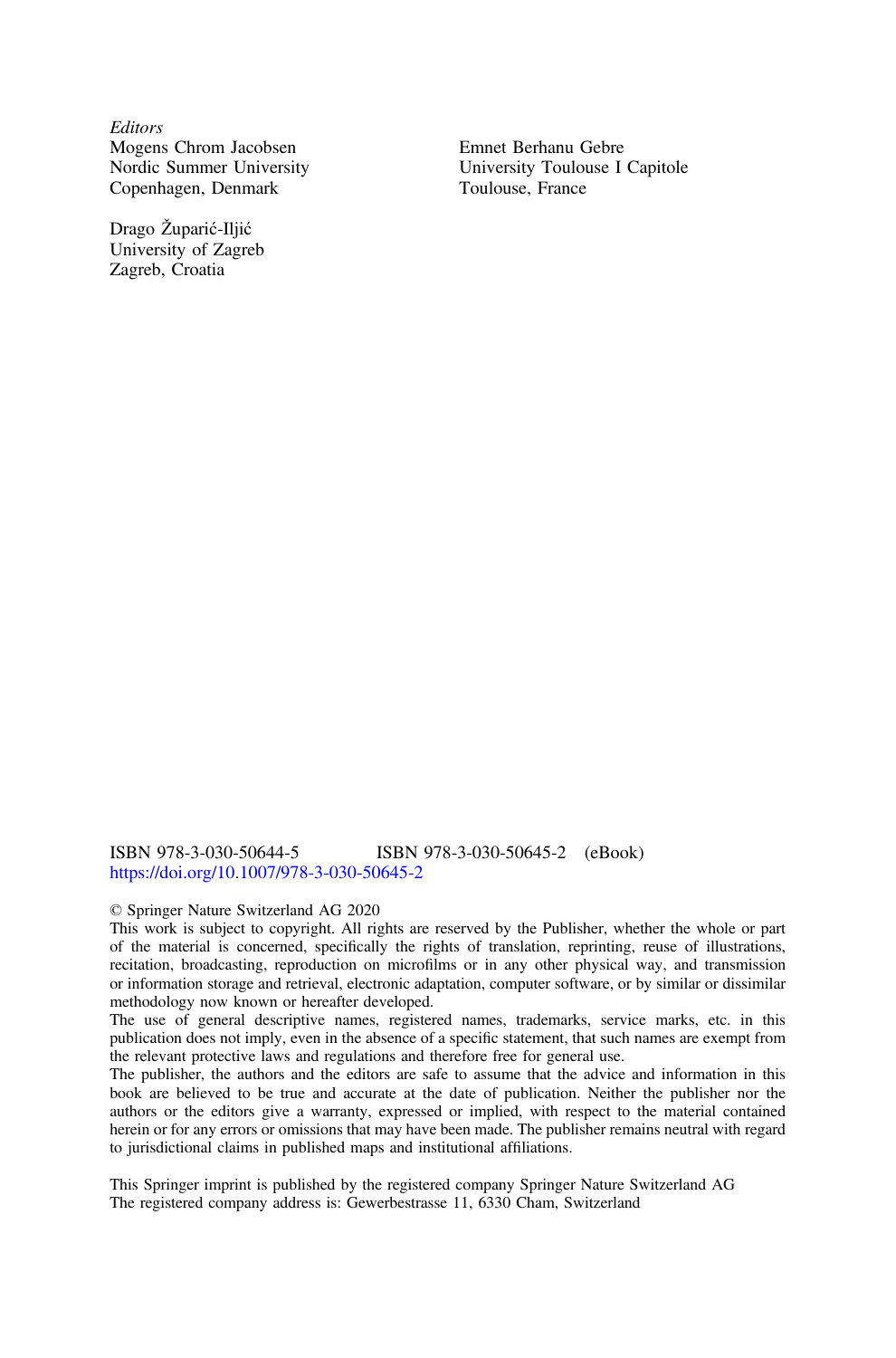# Cosmopolitanism, Migration and Universal Human Rights: Introduction

This collection is the result of activities carried out within the Nordic Summer University (NSU). NSU is a nomadic university established in 1950. It is an independent and international-oriented academic institution organising symposia across disciplines in the Nordic and Baltic regions (<http://nordic.university>). The activities of the NSU are organised in thematically structured study circles. The great majority of the contributions were presented within circle 5—International Relations and Human Rights—during its winter session in Tallinn, Estonia (11–13 March 2016). Circle 5 was a joint venture between NSU and the European Humanities University, Vilnius, Lithuania, and it was co-coordinated by Oleg Bresky and Mogens Chrom Jacobsen. We warmly thank the School of Governance, Law and Society at Tallinn University and Abel Polese for their help in organising this session. Some of the contributions (Chaps.  $8$  and  $16$ ) come from circle  $1-$ Understanding Migration in Nordic and Baltic Countries—and we thank the coordinators, Stéphanie Barillé and Bremen Donovan, for allowing us to publish these contributions here.

The special focus of the NSU meeting taking place in Tallinn in March 2016 was Human Rights and Migration, and it was largely inspired by the ongoing events at the time: 2015 had seen a large number of refugees and other forced migrants coming to Europe—more than a million, according to the International Organization for Migration (IOM 2016). These events created a stir at the time, but seen in the larger historical perspective the event should be relativised. It seems as if humanity has always been on the move since the movements out of Africa from the Rift Valley, the seasonal movements of our hunter-gatherer ancestors, the 'Barbarian Invasions' in the first millennium and European immigration to other parts of the world to mention just a few (Muséum Manifesto 2018). This would indicate that migration is the rule rather than the exception, even though the UN indicates that only 3.5% of humanity are currently international migrants (UN DESA 2019), together with more than 70 million forcibly displaced people worldwide (UNHCR 2019, 2). Seen from the perspective of the individual European countries, these movements seemed, however, overwhelming; the media coverage, at least, tried to give this impression. Governments and public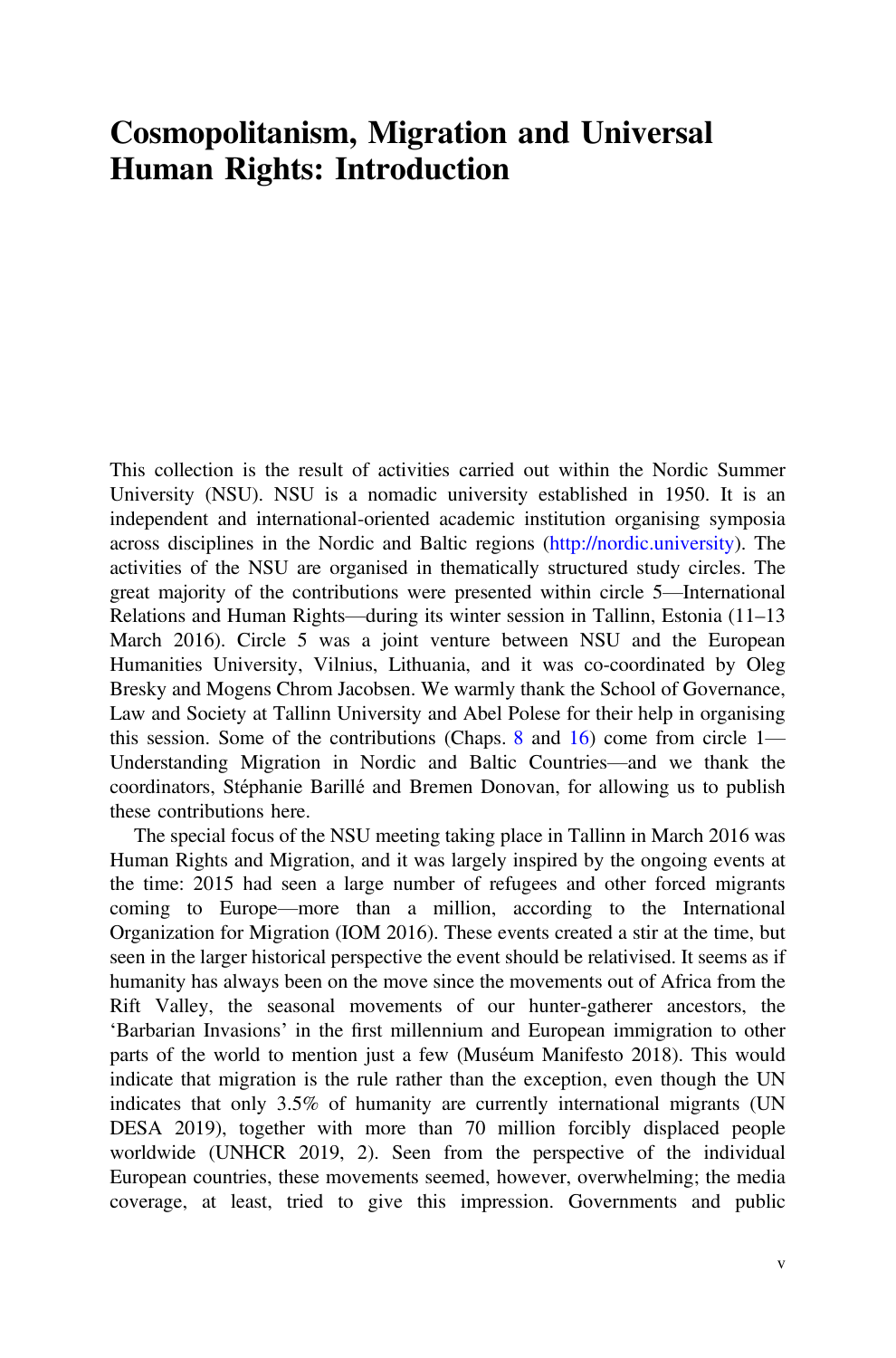personalities (some faster than others) thus tried to find or enhance the means of circumventing international obligations and argue against them, while others embraced the other extreme by advocating open borders. This prompted the idea of trying to take stock of the present situation of cosmopolitanism: both to highlight the challenges facing cosmopolitanism and gauge the proper scope of cosmopolitanism and its potential 'darker sides'.

What we would like to present to readers in this volume as its editors is not a unitary, exhaustive and fully integrated work ordained uniformly according to a preconceived theoretical perspective and outlined as a unique argument with premises and conclusion. This is not at all the ideal we pursue here. The hallmark of the NSU is the interdisciplinary approach. Inherent in this approach is the coming together of different perspectives and methods. Disciplines have different historical roots, different assumptions and perspectives, approach problems differently, and often they even see different problems. To impose a common theoretical framework, common epistemological positions or even a common formulation of the problem would be contrary to the interdisciplinary endeavour we undertake here. A unitary approach could very well exclude interesting, complementary or conflicting paradigms and disregard individual researchers' appreciation of what is the most urgent matters of the moment. What is interesting about the interdisciplinary approach is to confront one's own assumptions and perspectives with an approach foreign or less familiar to our own discipline. This could inspire new ways to look at our own discipline, enlarge our own perspective(s), prompt us to reconsider our problem, envisage combined ways to deal with some subject matter or question our assumptions. This process can be challenging yet a fruitful one.

The theme chosen here is vast, and we have privileged new and original contributions rather than exhaustiveness. We have decided to give room for researchers' commitment and dedication to their subject and their perception of where the real problems are, rather than obliging them to fit into a preconceived framework. As a consequence, the length of chapters can vary according to the concerns and styles of the different authors and we have thus abstained from uniformity for the sake of uniformity. This will leave the reader with a variegated picture that points in many directions. This openness is exactly what is interesting and luring in the interdisciplinary venture, opening the floor for reflection and discussion of various yet complementary theoretical and empirically funded contributions. Chapters based on empirical field case studies, for example, are thus an essential part of the overall purpose of this volume, namely, to embed discussion on human rights, migration and cosmopolitanism as well as legal and philosophical concepts into the experienced world of social facts, institutions, actors and processes.

As editors, we did not feel it was appropriate to make a conclusion in the end. What the reader will take away from this volume will vary according to background, concerns and preoccupations, and we did not find that we should conclude on their behalf. The aim of this book, taken as a whole, is not to argue any specific point, but to present a panoply of approaches and in this way taking stock of the present situation of cosmopolitanism, and its interconnectedness with human rights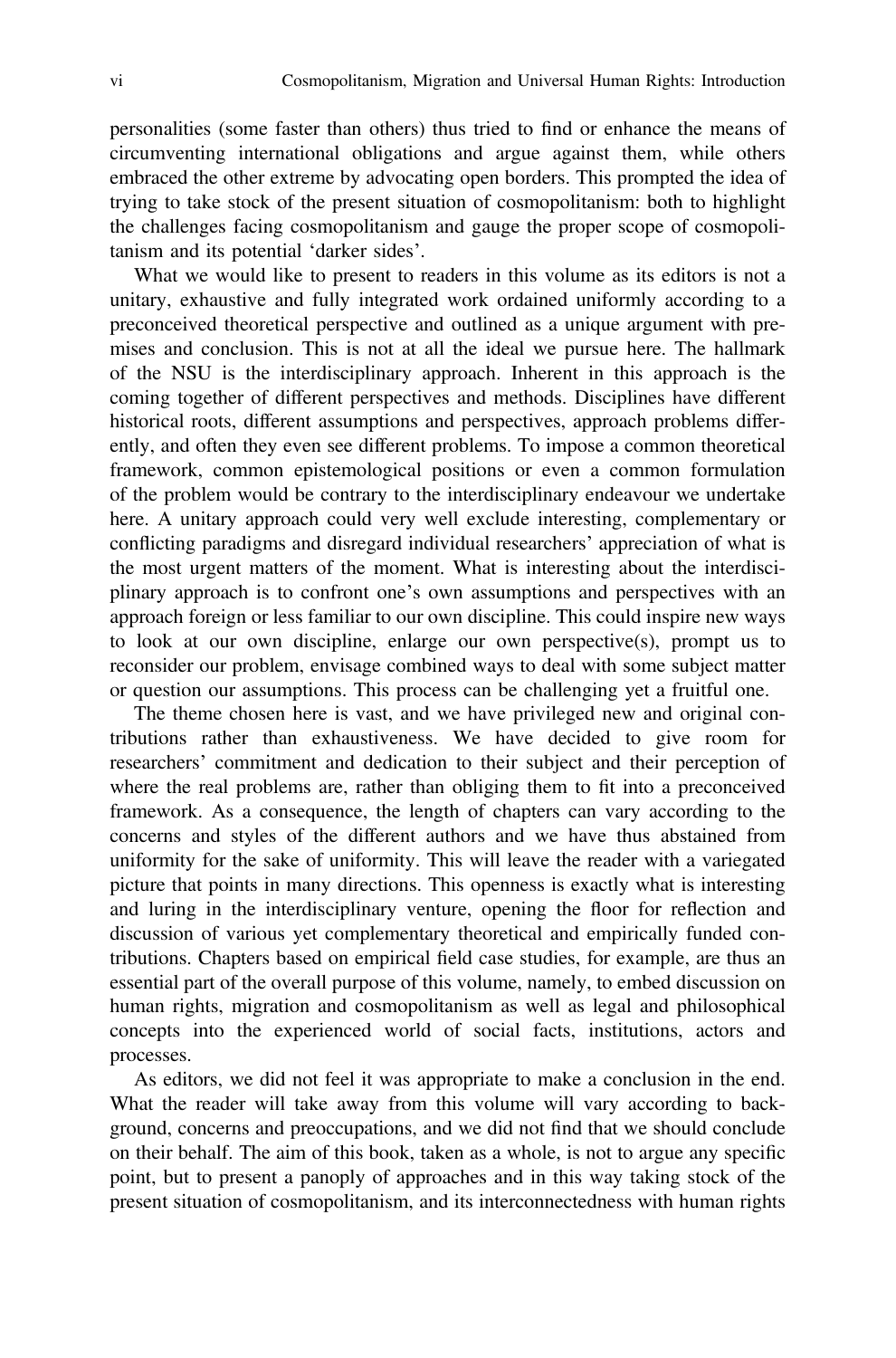and migration. The purpose of this introduction is therefore to situate the theme conceptually and historically, to summarise the findings and suggest possible interrelations between the contributions.

#### Relationship between Human Rights and Cosmopolitanism

This volume assumes that human rights are an integral part of cosmopolitanism, even though this view does not command universal consensus. We would think, however, that this view is the one challenged today and, therefore, the proper object of our stocktaking. In fact, cosmopolitanism became popular in the wake of the fall of the Berlin Wall in 1989. During the 1990s, voices came forward to argue that democracy could no longer be confined to the limits of the nation-state. They asserted the need for a new cosmopolitan political order extending democracy and political community beyond the territorial limits of the state (Chandler 2009, 54). Should we conclude from this that cosmopolitanism basically means democracy extended to the international level with the human rights regime defining the fundamental rights of the cosmopolitan citizen? There is a different view held by our lead author Yves Charles Zarka. According to him, cosmopolitics should regulate politics and not substitute itself for it. Global democratic institutions would belong to the particular historical developments within the political sphere, and they would not be a necessary part of cosmopolitics. However, such a view would not sever the connection between cosmopolitanism (cosmopolitics) and human rights. Human rights are cosmopolitan rights, and, as such, they should be inscribed in politics (Zarka in this volume).

Both of these versions of cosmopolitanism would thus emphasise the connection between human rights and cosmopolitanism. Human rights, as it were, are the fundamental rights of world citizens. Since global democratic institutions are embryonic at the most, challenges would naturally concentrate on the human rights part, and that is also where our emphasis will be. In fact, the original use of the term cosmopolis, in ancient Greece, did not imply the idea of a world government. As noted by both Carsten Friberg and Adam Diderichsen, the fourth-century BC philosopher Diogenes of Sinope claimed to be a citizen of the world, but this seemed to be a wholly negative claim protesting against life in particular political communities and conventional morality (Friberg; Diderichsen; in this volume). Membership of the city-state was, however, inserted into the larger community of Greeks, the counterpart of which was the *ethnos* or *ethnikos*, which were commonly used to describe those who were non-Hellenic, barbarians, pagans (Malešević 2004, 1). The Stoic version of cosmopolitanism transcended these distinctions, having a positive moral content for those who were able to live according to nature, but it did not, as such, imply a world government, even though it was at some point associated with the Roman Empire. Ancient cosmopolitanism being essentially of the moral kind, the legal aspect is fuzzy or non-existent, and here Immanuel Kant was an innovator (Kleingeld and Brown 2014).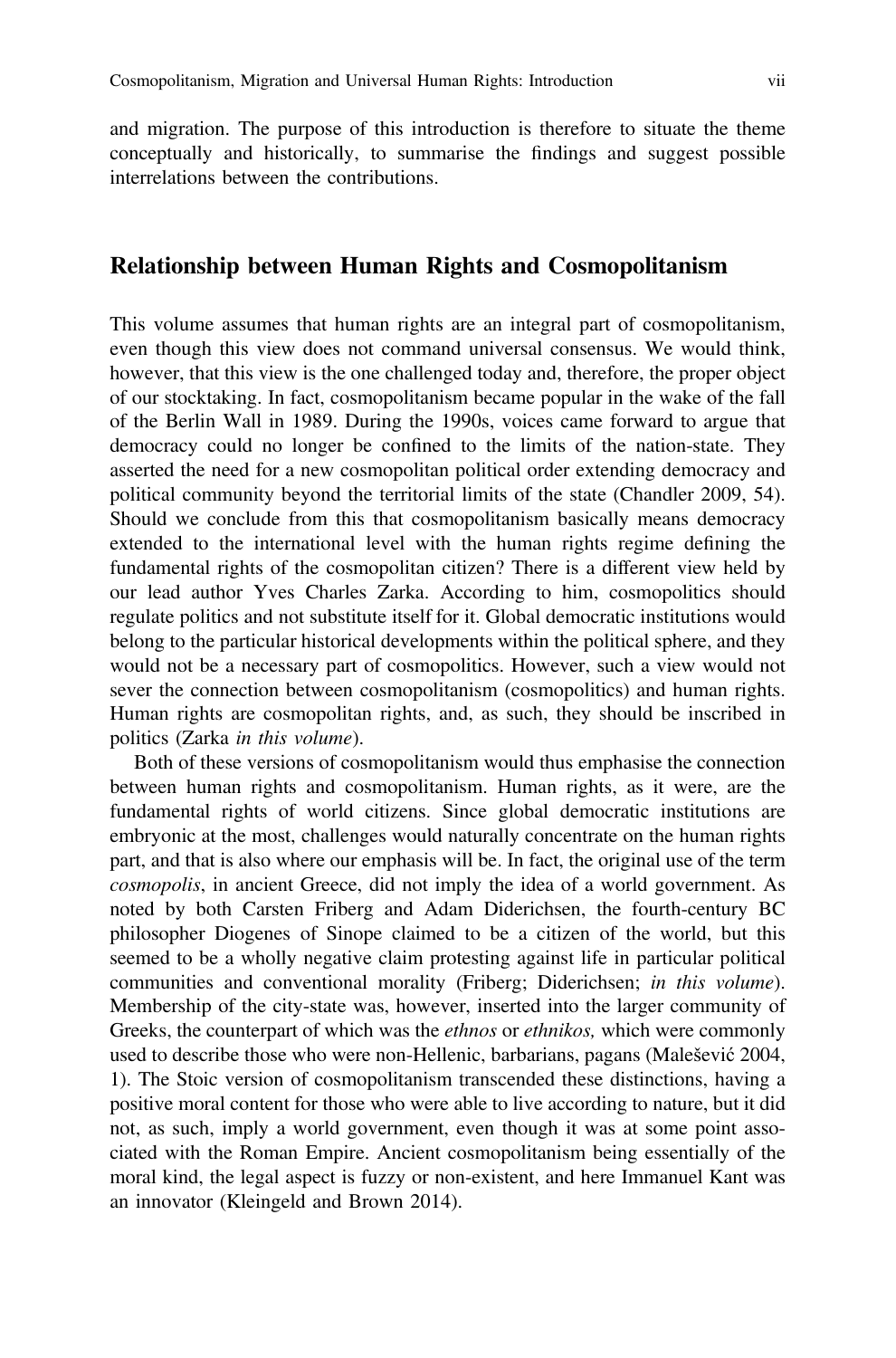Kant is clearly an important inspiration for modern cosmopolitanism, and this is clear both from the contributions of Zarka and Rebecka Lettevall. They both insist that cosmopolitan rights, according to Kant, are genuine rights and not a mere question of philanthropy, but with Kant, there seems to be only one such right, namely hospitality. Hospitality means that a peaceful stranger cannot be treated with hostility, but such a stranger can be turned away if it can be done without mortal danger (Zarka; Lettevall; in this volume).

Modern cosmopolitanism would, of course, go far beyond Kant both on cosmopolitan rights and human rights, whatever their relation. David Beetham, reflecting on what human rights have to offer as a model for cosmopolitan democracy, considers that 'the human rights covenants taken together provide much of what is required for the foundation of a global democratic citizenship' (Beetham 1998: 58, 66).

## Downsides and Criticisms of Cosmopolitanism

Proclaiming a right to hospitality, Kant draws on ideas dating back to the late Middle Ages. Adam Diderichsen introduces us to the works of Francisco Vitoria and their historical context. This context was the discovery of the Americas and considerations about how Europeans could approach these lands. Vitoria considered all arguments carefully on the matter and concluded that Europeans had a right to settle when no harm is done, to trade and to preach the Gospels (Diderichsen in this volume). The right to visit or to travel was important for different imperial and colonial ventures, and Diderichsen suggests that cosmopolitanism is stained by original sin, even though a cosmopolitanism which then allowed extensive colonisation now seems to justify movements in the opposite directions.

Jeremy Bentham's criticism of human rights was nearly contemporary with the development of the human rights idea. Bentham thought that the vague principles of the declarations would be inoperative and foment anarchy. Jean-Pierre Cléro, in his re-reading of Bentham's arguments, acknowledge that somehow it was possible to have a functioning human rights jurisdiction since we have one today in the form of the European Court of Human Rights and the UN's human rights system. Anarchy did not ensue, but Cléro raises another question dear to Bentham, namely regarding the sovereignty of the people. According to Cléro, human rights risk killing politics by posing them as external standards outside of ordinary politics and by confiding decisions about them to unelected judges. With Cléro's striking expression, the French revolutionaries merely relocated 'the tyranny they claimed to fight' (Cléro in this volume).

One could object to Bentham's focus on popular sovereignty, considered as the sovereignty of a particular identifiable people organised in a state, on the grounds that it is difficult to restrict his own principle, utilitarianism, to a particular people rather than applying it to humanity as a whole or maybe beyond. On this conception, the burden of proof lies on those who want to limit the application of the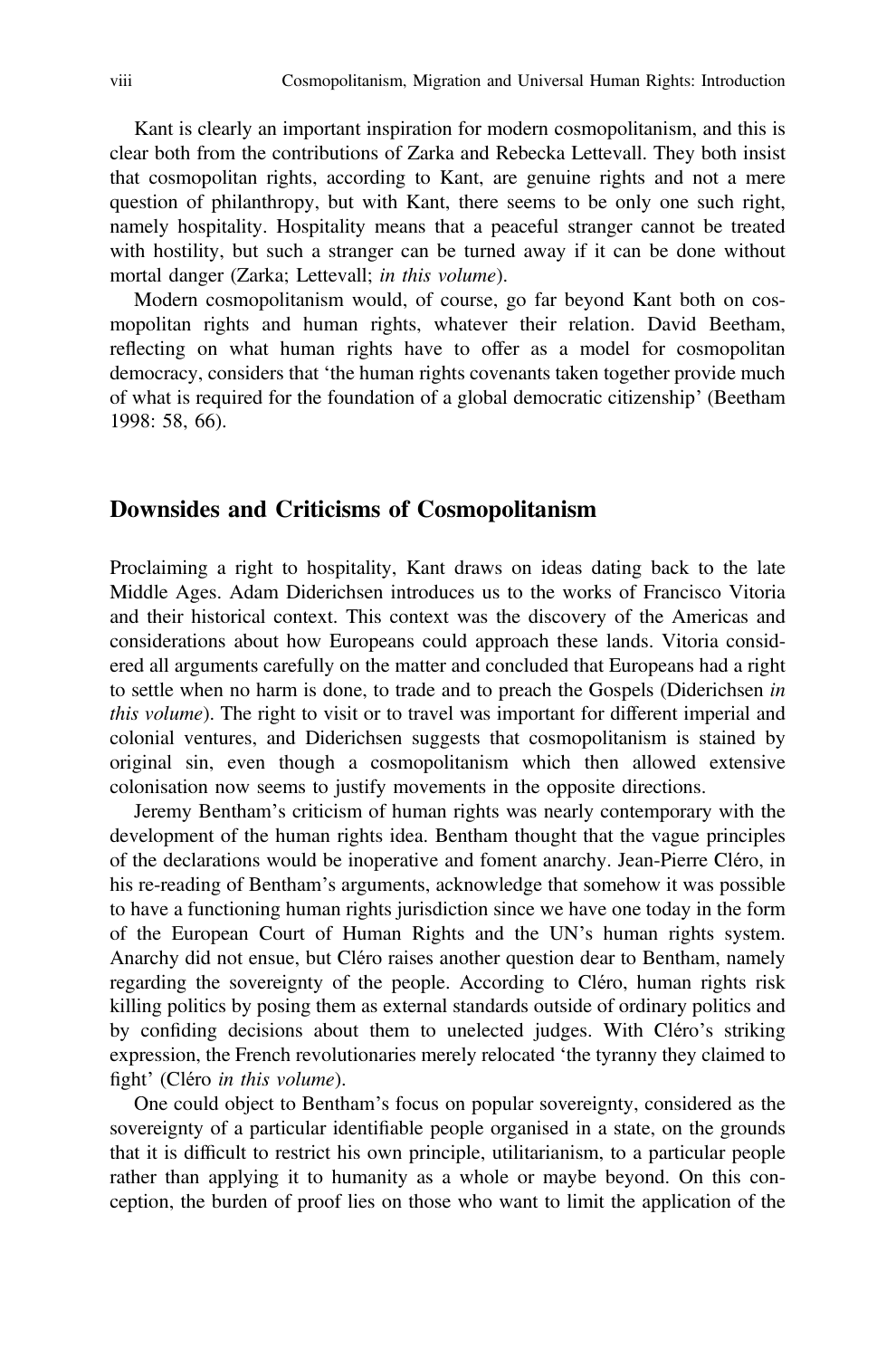principle to a particular group, and arguing for this is generally an uphill venture (Jacobsen in this volume). This can be seen from Irina Ivankiv's treatment of visa regimes. If we accept maximising economic growth as an indicator of maximising utility, it would seem that the existing visa regimes would not survive the application of Rawlsian, utilitarian or related conceptions (Ivankiv in this volume). This would suggest yet another kind of 'cosmopolitanism' advocating open borders. This kind of 'cosmopolitanism' is different from the one defended by Zarka and generally held by many, which is in no way incompatible with borders and visa regimes. Respect for human rights and the 1951 Convention Relating to the Status of Refugees do not imply open borders.

That the relationship between cosmopolitanism, the state and different versions of nationalism is a complex one is clear from Barbara Gornik's empirical study (Gornik in this volume). By examining the public opinion on refugees, she poses a seemingly contradictory question: whether cosmopolitanism and nationalism, with all its possible exclusionary practices, might be antagonistic, yet compatible and complementary worldviews. When it comes to attitudes of the local Slovenian population, it appears that their endorsement of refugee rights could at the same time be driven by cosmopolitan and nationalistic predispositions. Thus, on the abstract level, cosmopolitanism and nationalism seem quite compatible in people's minds, and here Rebecka Lettevall's findings on the history of 'cosmopolitanism' and 'patriotism' in Sweden is illuminating. The attachment to one's country or territory was formerly seen as a complement to a cosmopolitan attitude. Today 'patriotism' is little used, and when it is, it is often conflated with nationalism (Lettevall in this volume). Some forms of nationalism are clearly incompatible with all versions of cosmopolitanism. Nationalism, ethnically defined, denying the existence of human rights and refusing refugees their rights according to the UN convention, would be in opposition to cosmopolitanism. In Gornik's work, we can get a glimpse of the cracks in the abstract ideals of cosmopolitanism, but at the same time make out the possibilities for a different kind of nationalism or patriotism according to Lettevall's findings.

#### Rights, Spaces and Citizenships

The contributions of Oleg Bresky, Leif Kalev and Mari-Liis Jakobson emphasise the differences between the post-Soviet experience and traditional conceptions of democracy and citizenship in the West. Citizenship conceptions in Eastern Europe are much more instrumental and more like a bargaining chip to negotiate social benefits. The authors warn us that the same kind of attitude is spreading to Western Europe. Traditional conceptions in the West emphasise the autonomous individual, the identification with the role of citizens, substantial participation and equal rights for all citizens, among other things (Bresky; Kalev and Jakobson; in this volume). These are challenged today, and Kalev and Jakobson consider the possibilities for maintaining or enhancing the traditional concept in a contemporary context. The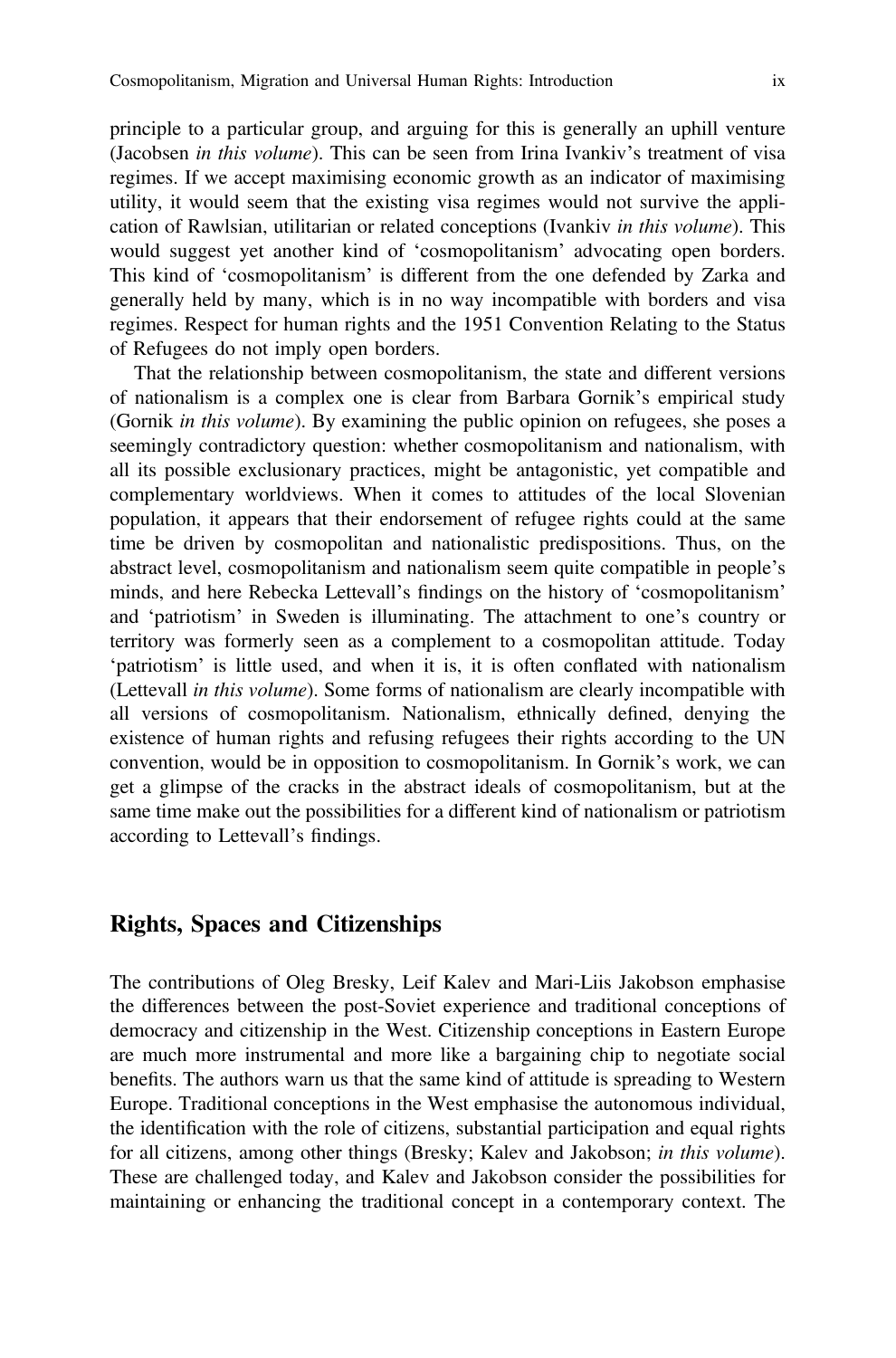authors remind us that the reproduction of citizenship through social context and daily activities of the citizens, embedded meaningfully in social practices, will not come without tensions regarding interactions between state, citizens and migrant non-citizens (Kalev and Jakobson in this volume). Carsten Friberg is interested in the same question, but from a rather different perspective. Considering the conditions and embedding of democracy, the focus is often on legal regulation, institutions and attitudes, but the way these are embedded in and influenced by our built environment is often neglected. Friberg considers how human rights and citizens' relations interact with the environment. The keyword for him is 'ambiance', which crystallises these interactions in its concept and indicates a complex context for the implementation of abstract principles (Friberg in this volume).

Implementation of human rights is, in fact, a very complex process, but it also has a complex relation to citizenship. Mogens Chrom Jacobsen argues that the eighteenth-century declarations of human rights distinguished sharply between human rights and citizen rights. This becomes much murkier with the Universal Declaration of Human Rights (1948). In this declaration, citizenship and political participation become a part of human rights. This means that everybody has a right to be a citizen somewhere (but not necessarily where they are actually living). This view is not followed, however, by the Convention on Civil and Political Rights (ICCPR) (Jacobsen in this volume). In both cases, though, there is a dichotomy between citizens and non-citizens.

Bresky demonstrates, however, that such a strong dichotomy is not a useful approach. People staying or living in a territory have various kinds of rights. Some membership rights will not be human rights yet others will, while others again will stem from international treatises, EU law or some other source. This will yield a conception of citizenship as a continuum of various degrees of membership rights (Bresky in this volume). This opens up new perspectives for the management of a much more variegated situation. The challenges that migration of different kinds as well as post-migration phenomena pose can thus be attenuated and absorbed within a form of cosmopolitanism deploying graduated membership rights.

These could, to some extent, accommodate concerns that migration, identity and citizenship are exclusive, as migrants are excluded from a given community according to criteria related to identity and citizenship. Just like migration, identity and citizenship are elements that continue to fluctuate through expansion or shrinkage as political ramifications occur. In her well-known writings, Shachar (2009) sees birthright entitlements to citizenship as too arbitrary criteria for securing membership into some/any political community. Shachar argues that if we see citizenship on the blood-and-soil principle as a capital or a property inheritance, it will only help to sustain and reproduce the inequalities of opportunity. Thus, new post-national models of citizenship that would transform or maybe only add to the known binary understanding of ethnic vs civic citizenry have not yet been seen as occurring in political realities of nation-states, apart from limited cases of multiple citizenship or sovereign-state principles of residence or protection statuses (cf. Bresky in this volume). Of course, transnational social spaces and activities of transmigrants (including refugees) add to legal, social and political complexity, and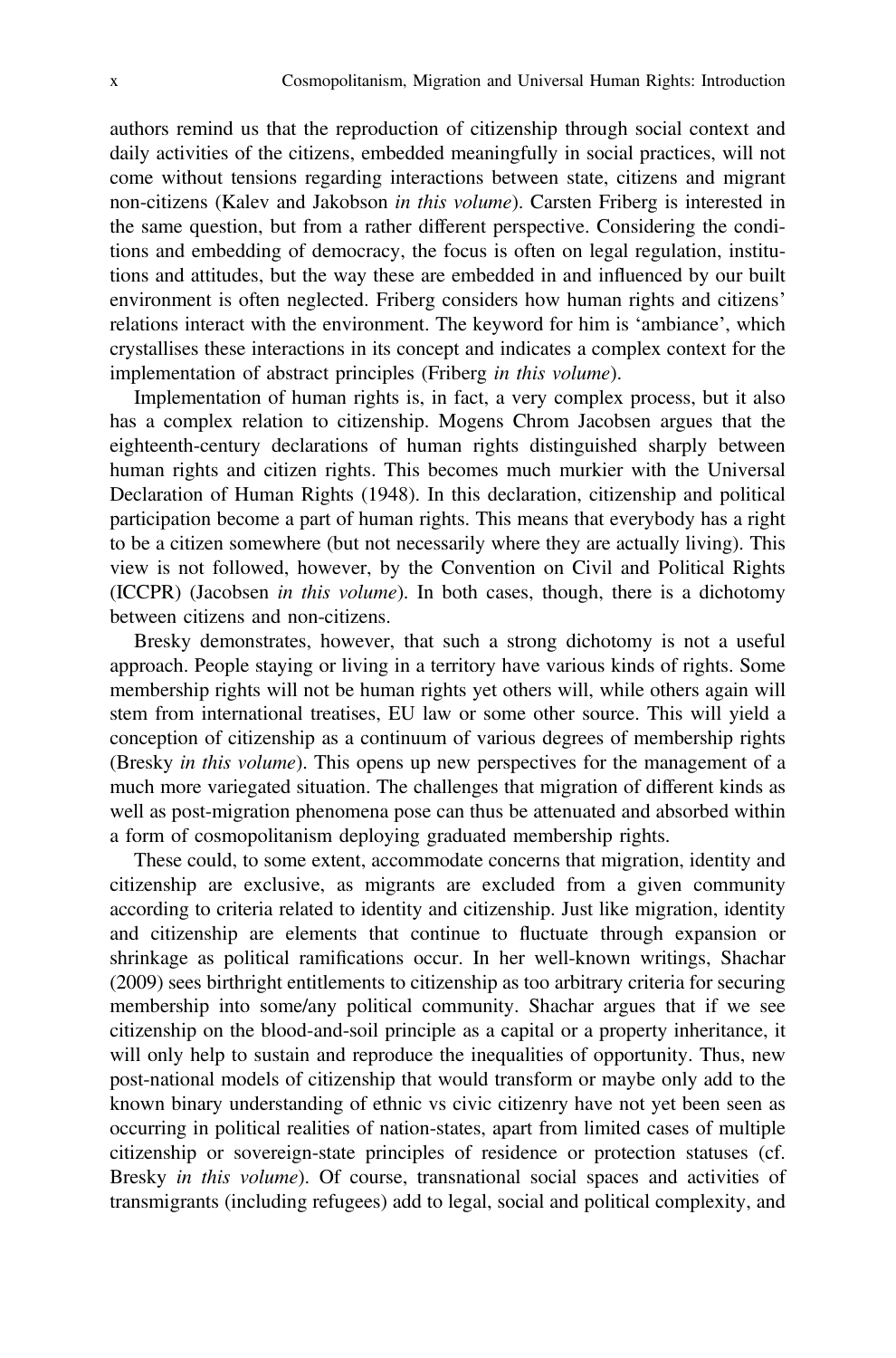this must not be forgotten. However, their positions are still bounded by the concept of possessing nation-state citizenship as a guarantee of their status and their residence/jobs/protection permits.

Having thus outlined the conceptual map of cosmopolitanism, human rights and citizenship, we must consider the actual challenges to the cosmopolitan order outlined above. For this purpose, migration is a particularly effective test case, since the concern for people not belonging to the national community is at the heart of cosmopolitanism, and both legal and empirical research evidence the ways cosmopolitanism is sidestepped, chipped away, eroded or simply ignored.

#### Relationship Between Migration and Human Rights

The link between migration and human rights is multifaceted. One may say that they have a quite ambiguous relationship. It must be recalled that migration can be both beneficial and detrimental to human rights. Engaged in an orderly and regular manner, migration can be a vector of human development. Individuals migrate for many reasons: from education and work, to family reunification, health and lifestyle or simply for leisure purposes, they are given an opportunity to exercise and enjoy several freedoms. People fleeing persecution, violence, human rights abuse and other life-threatening circumstances also migrate to leave their country of habitual residence for a safe haven (Collier 2013).

In contrast, when engaged in irregular channels, migration across borders can present multiple threats to human rights. Smuggled and trafficked individuals face highly hazardous situations to reach the European continent, including life-threatening or exploitative circumstances ranging from precarious and/or forced labour to slavery. By increasing their vulnerabilities, it is a truism that the exercise of the most fundamental rights of migrants is thus undermined.

As migration constitutes a long and costly journey, its link with human rights is a continuous process since the challenge for migrants continues even after they have successfully reached their final destination in the post-migratory phase. The right to obtain a status that will enable the migrant to remain within the territory of the state is a right for which non-citizens have to fight for administratively.

We understand the term 'migrants' as referring to multiform and diverse categories which encompass different kinds of group of persons: temporary residents, permanent residents, students, circular migrants, short-term workers, sojourners, asylum seekers, refugees, irregular and undocumented migrants and many others. Considering this diversity, all these categories of persons do not necessarily have the same legal status and, accordingly, the same rights to enter and remain in the territory of the host country.

While a person fleeing persecution, violence or war can, in theory, be entitled to refugee or subsidiary protection status, the vast majority of migrants fall outside the scope of international protection (Becker 2019). Even the former nowadays face more and more difficulties persuading the authorities that they are worthy of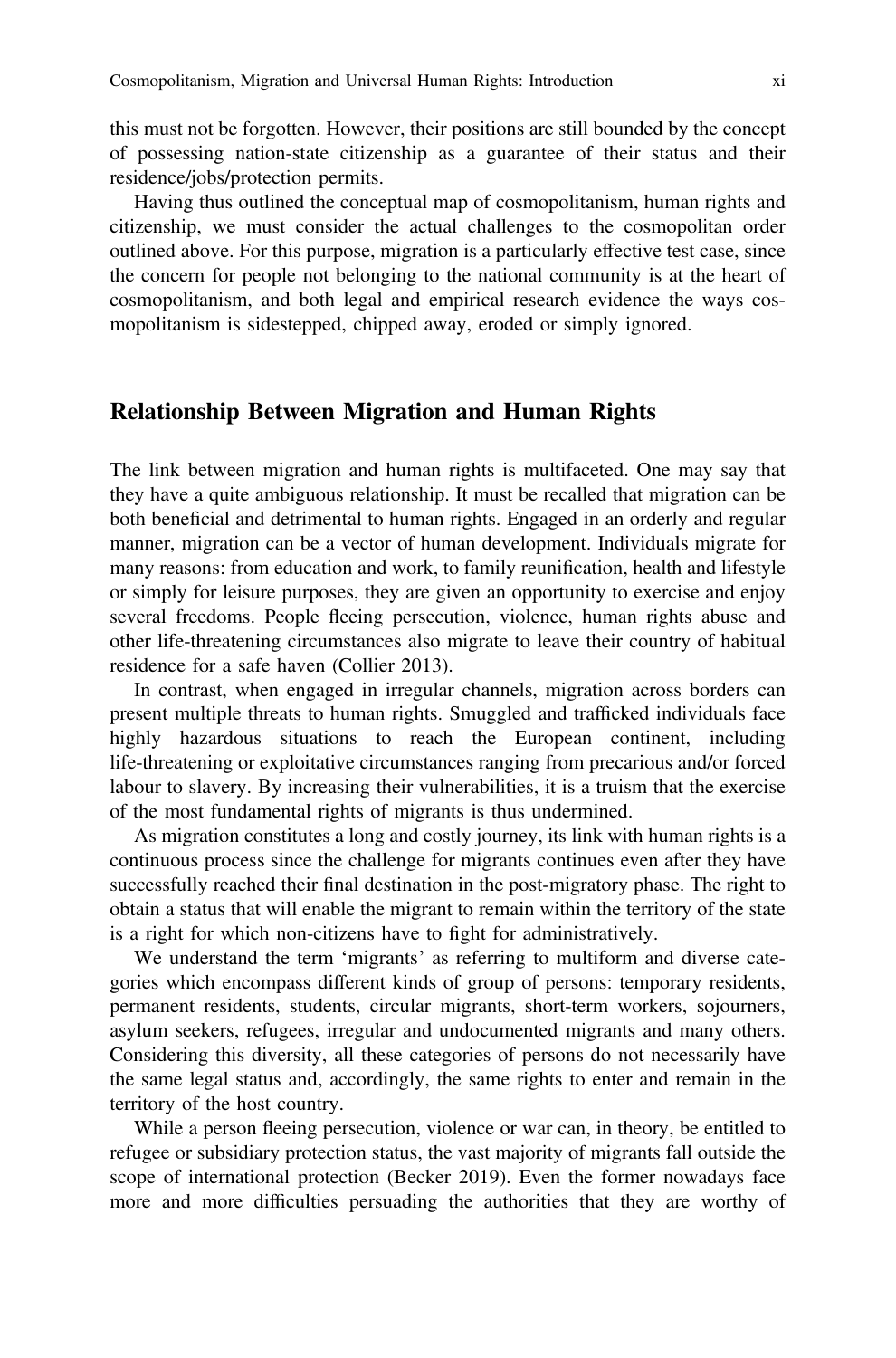protection. Facing discrimination, non-citizens encounter rejection and are excluded from the enjoyment of a wide range of human rights, some arguing that states' obligations only exist vis-à-vis their citizenry (Berlingske 2019). From a legal perspective, states have a duty to respect, protect and fulfil fundamental rights to all persons who are under their jurisdiction. While ensuring economic and social rights for migrants may give rise to debate, the state cannot deprive a migrant, even in an illegal situation, of the enjoyment of fundamental rights guaranteed for all human beings by international law. As Louise Arbour, United Nations Special Representative for International Migration, stated, 'the fundamental principle of the universality of human [rights] means that those individuals deemed irregular migrants also have rights. While irregular entry and stay may constitute administrative offences for non-refugee migrants, they are not crimes per se against persons, property or national security. And while states retain the sovereign prerogative to order their removal, the very presence of such migrants under their jurisdiction places certain obligations on national authorities' (Arbour 2017, 2).

Migrants have incontestably gained a claim to rights through international law, which has contributed to democratising human rights in a way that individual rights are guaranteed to all as human beings and not as citizens, regardless of their belonging to a nation-state. Universal personhood undergirds the expansion of rights and rights claims and surpasses the sole identity of a person. This has constituted a paradigm shift as the nation-state system, which by nature was territorial, conditioned the enjoyment of rights since membership of a national community, or, more specifically, a political membership has been the criterion. With the advent of international law proclaiming equal and universal rights, transnational migration challenges the nation-state model.

This shift has been operated progressively and only on a sectoral basis. In the aftermath of the Second World War, refugees were recognised and provided with the right to asylum by the Universal Declaration of Human Rights (1948) and the Convention Relating to the Status of Refugees (1951) and its Protocol (1967). Later on, under the auspices of the International Labour Office, labour migrants became protected under a series of international conventions which guaranteed a wide range of human rights ranging from non-discrimination in the enjoyment of economic rights to social and cultural rights, such as the International Convention on the Protection of the Rights of All Migrant Workers and Members of Their Families (1990).

However, even though national membership cannot be cited as the sole status that underpins the enjoyment of human rights, it constitutes an identity that does not lose its relevance: in practice, there is a 'political culture in which universal personhood continues to be subordinated to citizenship as a basis for rights' (Hill Maher 2002, 21). Many rights remained as an entitlement exclusive to citizens. The exclusion of migrants particularly those from the developing countries from the enjoyment of the right to immigration is also one of the compelling examples. In the light of the racial violence and the discriminatory policies migrants encounter, 'identities still matter to rights claims and that human rights are not hegemonic norms' (Hill Maher 2002, 25). Claims to rights based on universal personhood are progressively weakened in the face of restrictive immigration policies.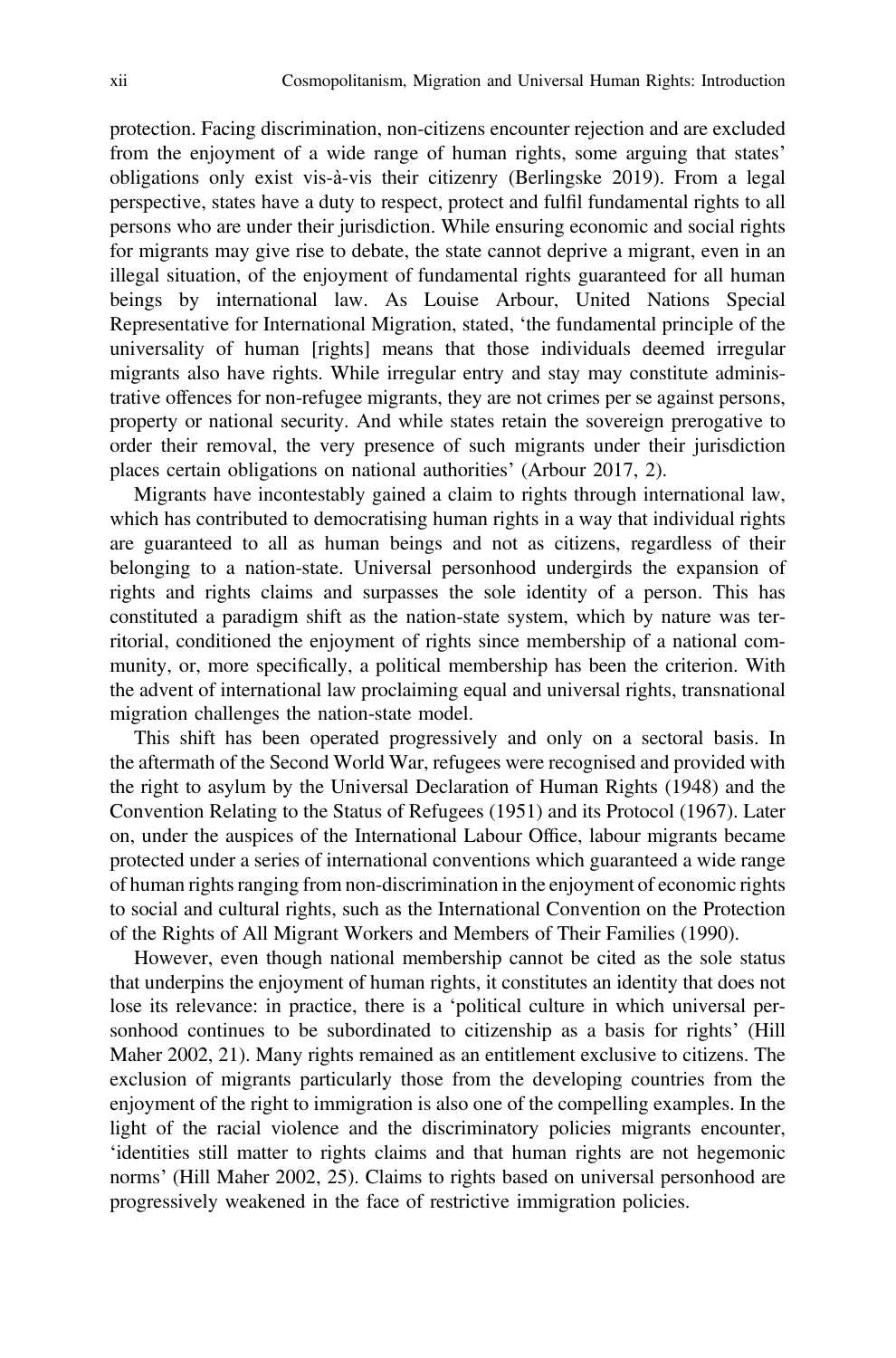The exclusion of migrants from the right to immigrate into a foreign state founds its roots in the liberal tradition pertaining to the notion of contract and consent in so far as their inclusion into the host community depends on the consent of the members of the latter, assuming that the former has already expressed the will to join the community. The state policy on immigration and its will (or absence of will) to welcome newcomers is presumed to be the reflection of its citizens.

#### Freedom of Movement: A Human Right?

As shown in Zarka's chapter (in this volume), while the absence of a right to immigration in positive law is well established, whether or not this right exists from a philosophical perspective and whether it is compatible with cosmopolitanism can be considered a debatable issue (Jacobsen in this volume).

The proponents of an open border policy consider freedom of movement to be a fundamental human right. From a legal point of view, the controversy lies mainly on the duality of freedom of movement as guaranteed by international conventions since the right of emigration and the right of immigration are not guaranteed in the same terms. These rights entail different duties on behalf of different entities operating on different geographic spheres. By virtue of Article 13 of the Universal Declaration of Human Rights: '(1) Everyone has the right to freedom of movement and residence within the borders of each state. (2) Everyone has the right to leave any country, including his own, and to return to his country'. An individual has, therefore, the right to leave his country without having the guarantee to be received in another country. This asymmetry has resulted in different duties on behalf of different entities operating on different geographic spheres.

If one is not persuaded by legal, moral and philosophical arguments for open borders, one could try to convince a state to open its borders and welcome foreigners into their territory based on economic arguments. The liberalisation of visas, along with freedom of movement for all, could have beneficial effects for their economies (Ivankiv in this volume). There is, however, a contradiction because states might tend to refuse entry on account of limited resources arguing that unlimited immigration policy would put an 'unreasonable' burden on their welfare system, while Ivankiv argues that an open border policy will rather have favourable impacts on the same welfare system.

Economic considerations are probably also the reason for the discriminatory visa regime, which exempts or at least facilitates the visa process for the citizens of wealthy countries and burdens those from developing countries. Some may justify this by saying it is 'the fear of others'; however, representing all foreigners as 'others' seems quite simplistic because even if the visa system can be considered discriminatory, it mostly disfavours the 'poor'. The 'fear of the poor' is what really justifies the established restrictive immigration policies as rich individuals from developing countries still have the opportunity to travel for touristic, educational, business, amenity and many other purposes.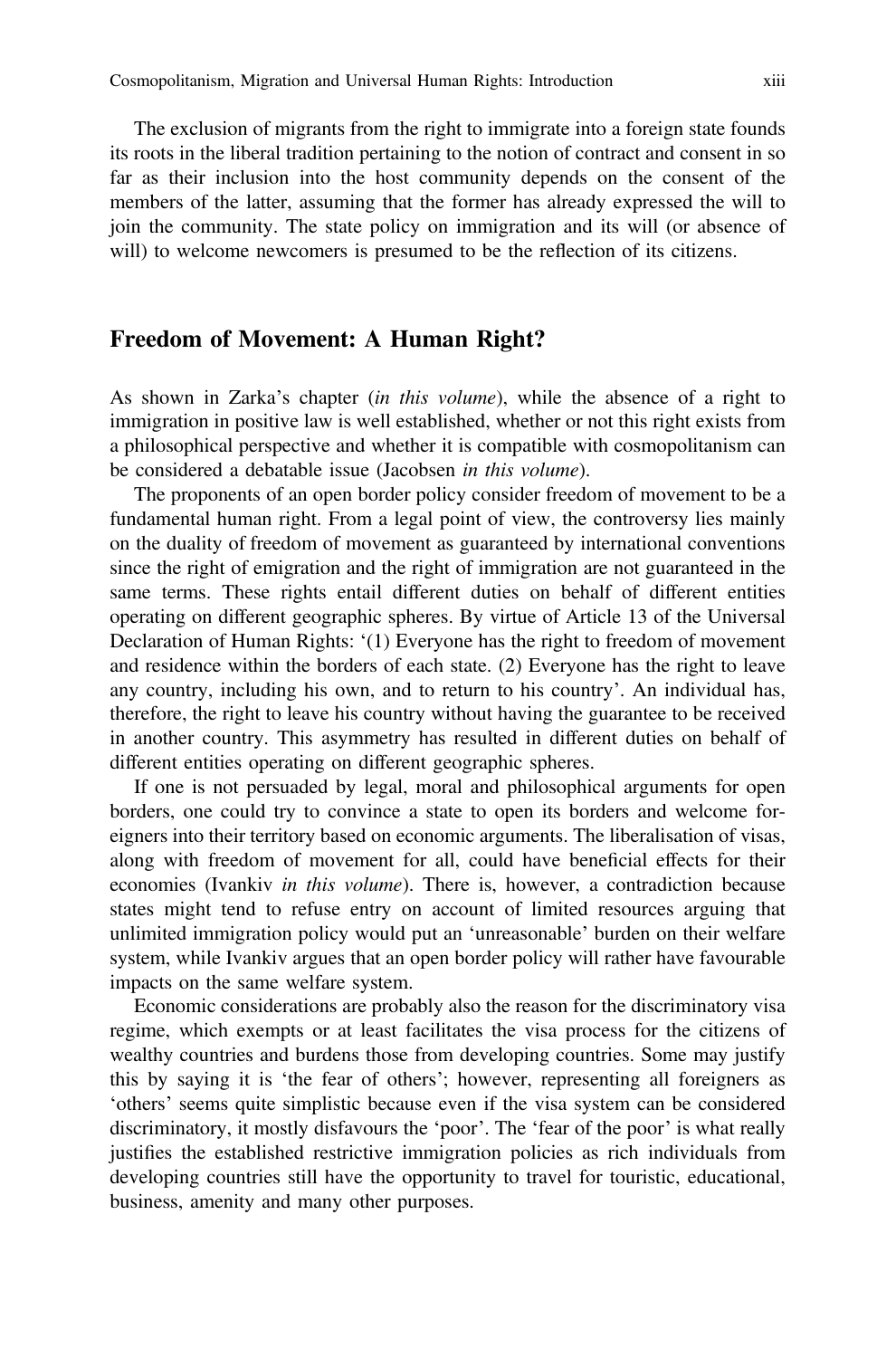This discrepancy in the discriminatory visa regime and mechanisms for refugee protection pinpoint the known fact that those in need of protection are not able to travel to desired destinations but stay mostly inside the borders of their own country or immediately surrounding states. It is a rather Eurocentric perspective to forget that 80% or more of forcibly displaced populations follow this pattern. In this light, Lars Erslev Andersen's chapter on Palestinian refugees in Lebanon becomes particularly salient, relativising what happens in Europe. According to EU numbers, refugees make up 30% of the Lebanese population (EU 2019). Erslev Andersen analyses the situation of the Palestinian refugees in Lebanon and how the Syrian 'refugee crisis' affected their livelihood, considering what perspectives there are for them in the future. Being in a very vulnerable position, with a protection gap that cannot be one-sidedly bridged, with dim and slim chances of return to their homes, they often feel themselves to be victims of regional politics and the impotence of international politics to help them with any possible durable solutions whether this would be the desire to return or local integration outside camps and informal settlements. Acknowledging and exercising their rights remain a difficult task, yet is the only possible course to pursue, when the endorsement of their human rights and their social rights stands contrary to their stateless status in the host country (Erslev Andersen in this volume).

## Rejection of Asylum Seekers and Refugees: Contravention of Cosmopolitanism?

It must be recalled that once migrants, whether legally or illegally, have entered the territory of a state, the latter has a duty to respect their fundamental human rights and treat them with dignity. Criminalisation of migration in the political discourse and also in public opinion has become a common phenomenon. The migrant is 'constructed' not only as the undocumented worker who does not pay his taxes and contributes to the lowering of social standards by accepting to work for low wages and social protection, but also the alien engaged in criminal activities ranging from drug dealing to terrorist activities. This biased Manichean perception tends to have 'complex repercussions in terms of popular sentiment, future public policy and the potential for migrants to make human rights claim' (Hill Maher 2002, 29). Public opinion reveals a sentiment of rejection and fear towards migrants who are often perceived as not deserving of rights.

While Christianity has contributed greatly to the very idea of non-discrimination and has promoted a welcoming culture towards newcomers, during the so-called refugee crisis, the Catholic Church and believers in Poland seemed to have moved away from the principle that constitutes the foundation of their faith. Anna Wilczyńska and Karol Wilczyński have demonstrated that despite the very low number of refugees in Poland, the Catholic Church did not play its role in fostering a positive attitude towards refugees among its faithful, whether through its silence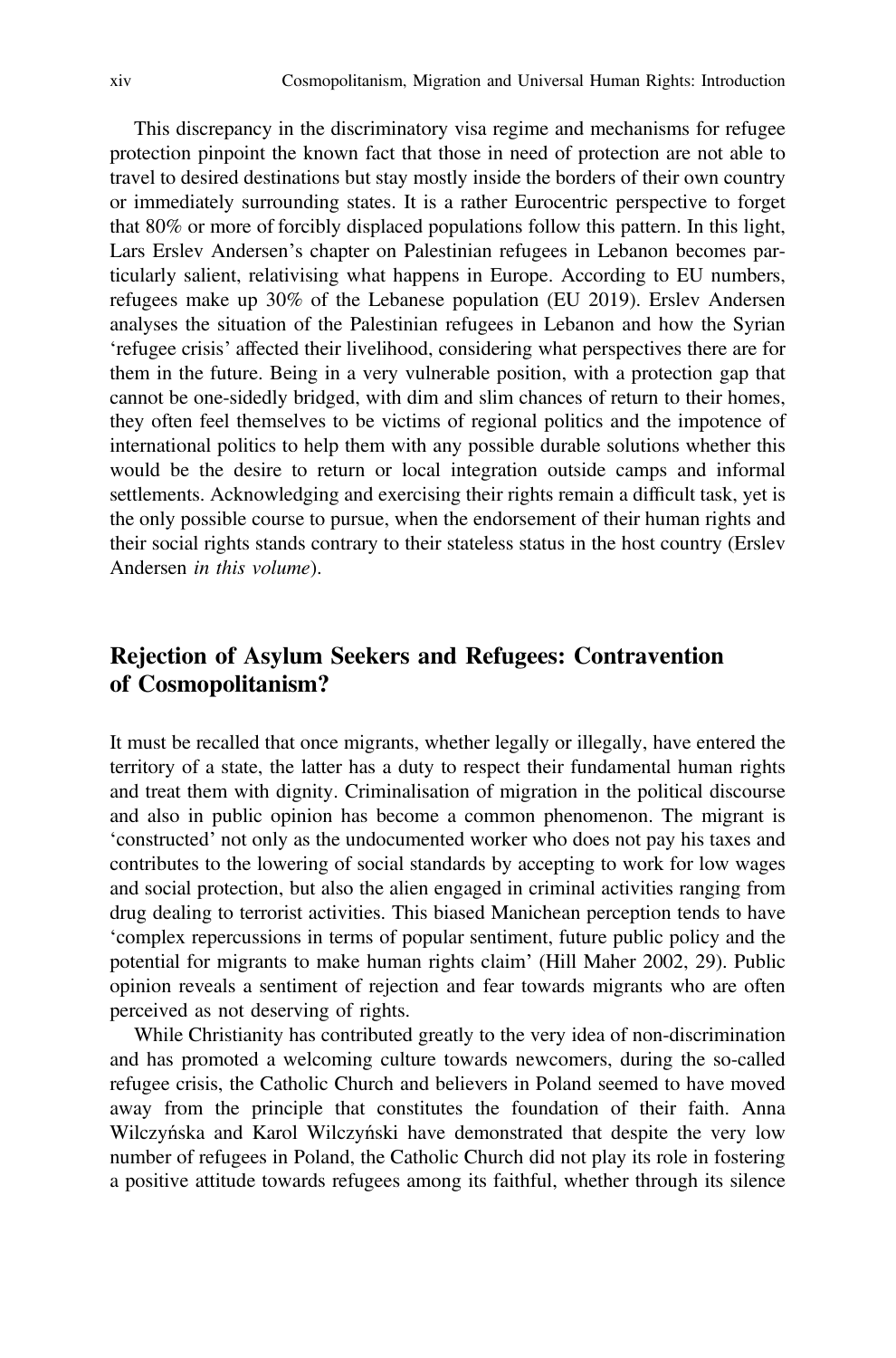(as in the case of Croatia) or negative rhetoric on the refugee crisis. Presently, the Catholic Church's influence on the opinion of Polish society seems to have declined as the Church has lost its authority over the years (Wilczyńska and Wilczyński in this volume).

The sentiment of rejection and fear observed towards migrants and refugees should not overshadow all the solidarity initiatives that were engaged in favour of migrants. As Drago Župarić-Iljić explained, many faith-based actors became highly involved during the period of the Balkan corridor and afterwards in the process of fostering solidarity towards newcomers. Their mandate evolved to an extent where they also became actively engaged in human rights and refugee rights advocacy activities. Despite the remaining challenges, including overall securitisation and criminalisation of migration and of citizens' solidarity, faith-based actors strive to promote a humanitarian approach shifting progressively from the provision of emergency assistance to long-term integration solutions. These were among many other humanitarian, solidary, civil society and pro-refugee rights actors, initiatives or grassroots movements active during the 'long summer of migration' (Kasparek and Speer 2015) and in its aftermath.

Analysing volunteer networks supporting refugees in Copenhagen and Berlin, Kirchner and Steen Bygballe Jensen come up with a challenging idea that these networks for refugees could serve as alternative structures for political participation and ways of belonging. Volunteers and refugees working and cooperating actively together may overcome the separation due to national legal borders (citizen– non-citizen divide) and create a sort of transborder citizenship, understood as everyday negotiation and practising of refugee rights counteracting the mistreatment of newcomers.

Various campaigns denouncing the treatment of migrants have been undertaken. But far from pressuring the European Union to take positive actions towards migrants, it drove the EU to legislate against the activism geared towards the support of migrants by criminalising the assistance of illegal migrants and targeting all those who offer humanitarian aid (Council Directive 2002/90/EC of 28 November 2002 and Council framework Decision of 28 November 2002). As a result, multiple lawsuits were brought against citizens, politicians and even medical professionals and NGOs working in the field of humanitarian aid.

Beyond the debate pertaining to migrants, there are indicators that the European states are progressively closing more and more their borders and 'building walls' (Zarka in this volume), notably by lowering protection standards even for categories of forced migrants already protected by international law (i.e. refugees, asylum seekers). The sole reason for fear of persecution is not always sufficient for protection to be afforded as per the terms of the 1951 Convention Relating to the Status of Refugees. Asylum is rather granted on the basis of 'humanitarian grounds' thanks to the goodwill of the states. One may think this could potentially extend the list of beneficiaries of international protection as it goes without saying that more humanity in the management of migration flows is always welcomed. The reality is far from this as a shift from a right-based approach to vulnerability-based approach has been operated. Asylum seekers cannot be trusted solely on the basis of the story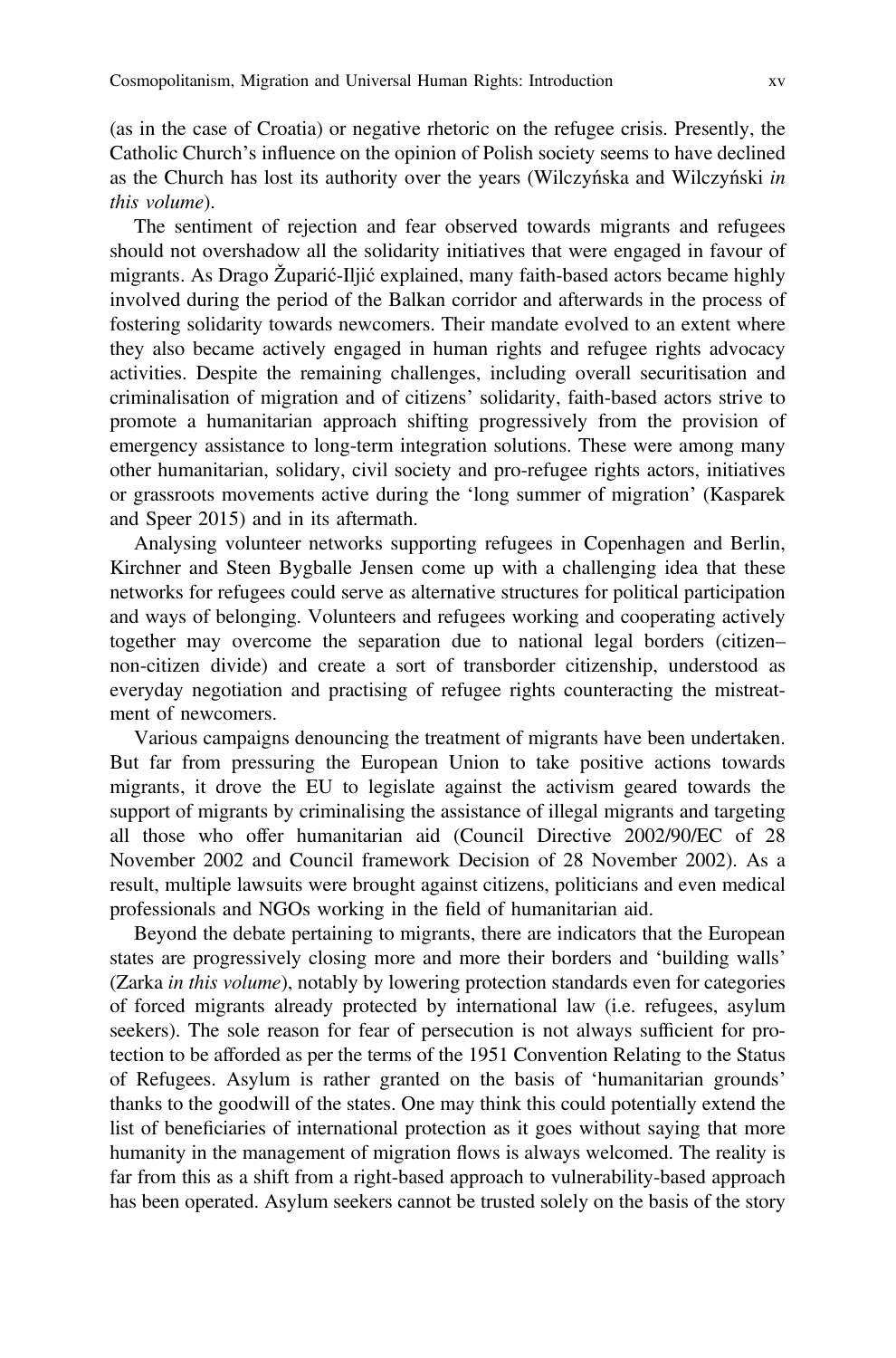they tell: a strong suspicion and mistrust are expressed towards them; as their fear of persecution in their country of origin cannot be measured, their stories are often presumed fraudulent. Since these individuals are perceived as a burden, the authorities regard them as 'abusive migrants'.

If an individual aspires to get refugee status, he or she must manifest visible and scientifically measurable signs of vulnerability: serious physical or mental illness is one of those situations that can render an individual eligible to remain in the territory of a given state. Camille de Vulpillières discusses how migrants are seen as biological rather than social human beings, whose human rights in the perspective of the state rely on humanitarian grounds that basically strip them of their agency. The administration, legal procedures and humanitarian reasoning might thus reduce human rights and people's destinies to bare reification of suffering, vulnerability, passivity and dependency (de Vulpillières in this volume). The story of a young asylum seeker who started a hunger strike after his asylum claim was rejected is a compelling example. His health condition declined so severely that he received the right to stay as a 'suffering body'. This could seem rather strange as the individual would not have been in this situation if he had been heard in the first place. After their asylum claim was rejected, others experienced a great deal of suffering and distress due to the fear of returning back to their country of origin and had to be recognised as psychiatric cases. While the story behind this trauma was not considered veracious, the mentally ill man was recognised as eligible for protection on humanitarian grounds (Dubois-Girard 2011, 4–5).

It seems as if supranational institutions, to whom the responsibility to ensure the proper application of human rights standards has been given, are staggering in the face of state parties' protective tendencies of their national sovereignty with regard to immigration matters. The European Court of Human Rights, indisputable champion of the protection of human rights, tends to adopt a restrictive approach when dealing with immigration matters and access to international protection for foreign claimants, thus leaving the impression that state sovereignty punctuates the level of protection the court is willing to afford to foreigners. Two revealing examples are provided in this book: the situation of women asylum seekers and individuals accused of terrorism who potentially face refoulement to countries where their life is at great risk (Petropoulou; Gebre, *in this volume*).

As far as women asylum seekers are concerned, Athanasia Petropoulou shows that the Court of Strasbourg does not place their claims of asylum in a broad structural, institutional and social context while examining the existence of ill-treatment under Article 3 of the Convention, overly focusing on the individual characteristics of the applicant. In cases concerning sexual orientation and gender identity, it seems that the court sets a double standard when applying the safeguards of the Convention. Foreign victims of criminalisation of homosexuality, and often of gender-based violence in general, do not receive the same level of protection when they seek international protection as European homosexuals victims of discrimination because of their sexual orientation.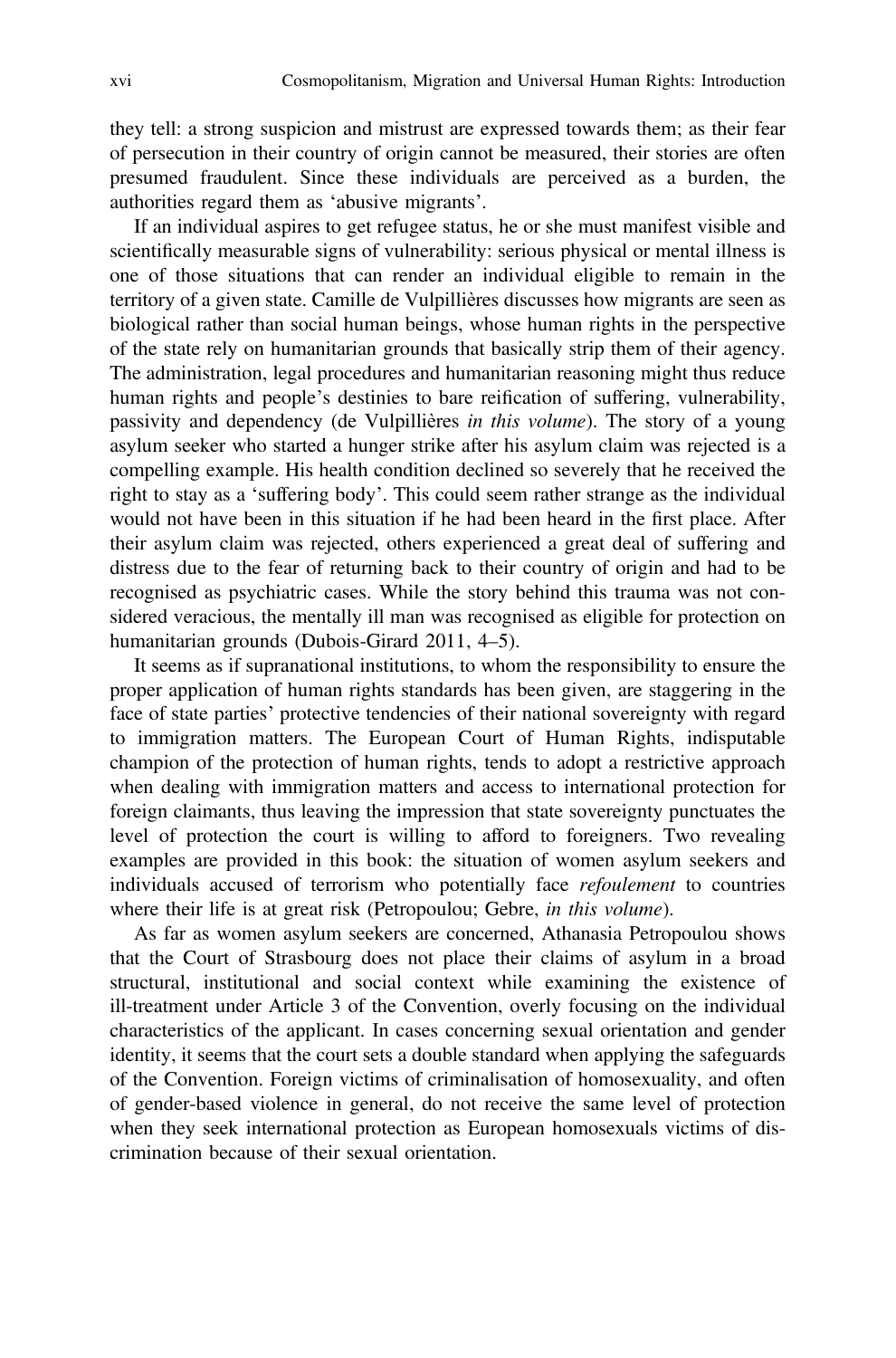Emnet Berhanu Gebre discusses the same point regarding the application of the principle of non-refoulement to persons convicted for terrorism. The European Court of Human Rights is more or less resisting the pressure of the states which mangle the principle of *non-refoulement* in the name of the fight against terrorism. This issue is at the crossroads of states' obligation to protect their population along with the prerogative to oversee their sovereignty in deciding who is entitled to remain on their territory and the right of a person not to be sent to another country where his life is in danger. Gebre *(in this volume)* contends there are signs in the jurisprudence of the court that presage that the absolute character of the right to be protected against ill-treatment can be eroded in the face of growing security concerns.

From the European Union side, the states of the Visegrad group pose a challenge to the legal order of the EU, notably to the European legal cosmopolitanism developed by the European Court of Justice and the Commission. As emphasised by Joseph Krulic, despite their favourable past towards the right of asylum, these countries have recorded systematic failure in matters of asylum rights either by refusing to take responsibility in the processing of asylum applications or to accept the rule of law model. This conflict between the two represents the epitome of the debate between the sovereign right of the state and the supremacy of transnational rights recalling 'the rift between Hans Kelsen and Carl Schmitt, Grotius and the raison d'Etat' (Krulic in this volume).

#### The Challenges of the Post-migratory Phase

Lack of political will on the part of political elites and policymakers of asylum and integration policies may curtail the chances of obtaining adequate protection and proper implementation of both human rights and refugee rights. However, the inclusion of refugees into the education system and the labour market, as well as their participation in the social life of the destination/reception country, depends not only on the political will and the legislative and institutional capacities but also on the social climate that enables interaction between local hosts and newcomers. Župarić-Iljić and Gregurović (in this volume) tackle those security discourses used by politicians and the media that have caused the gradual deterioration of human rights and refugee rights in the post-Balkan corridor period. This has, to some extent, downgraded the trust that the local Croatian population has in refugees. The public perception of asylum seekers and refugees and of their rights seemingly reaffirms symbolic (non)citizen borders between cosmopolitan inclusiveness and ethno-national exclusiveness.

In the context of another Central East European country, focusing on exploring the attitudes of youth in Belarus towards civil and political rights, Olga Breskaya scrutinises different modes of political culture, and she equally emphasises the importance of the migrants' context when it comes to the endorsement or rejection of human rights. From a societal perspective, positive attitudes towards pluralism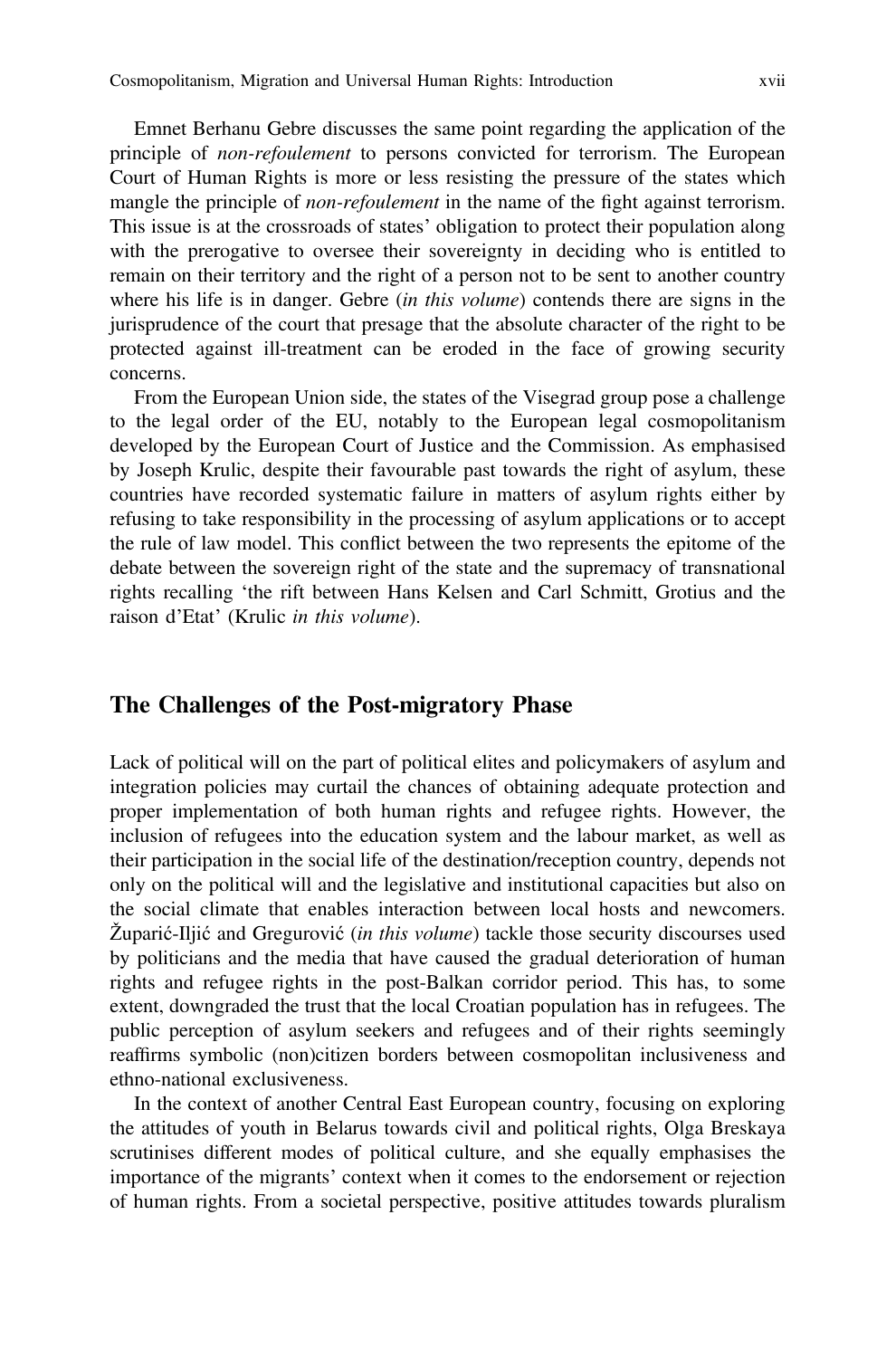and especially multiculturalism, in combination with critical stances towards governing institutions, could help to explain the positive perception of refugee rights (Breskaya in this volume).

One could also wonder whether yesteryear's immigrants are becoming accepted parts of society at the same pace in states with a more ethnic-based citizenship model (such as Germany) compared with those with a civic/citizen-based citizenship/nationhood (such as France). However, there is also a contrary tendency that we might have witnessed on the eve of the EU enlargement's cycles to countries of Central Europe and the Baltic states, where whole ethnic populations of yesterday's neighbours are becoming 'strangers' without moving, yet in the early 1990s borders were transformed in the geopolitical space and consequently made 'de-citizen-isation' and other exclusionary administrative practices towards 'new minorities' possible.

As a result of a formal naturalisation process or status regularisation in national programmes or even after a political construction (e.g. the introduction of EU citizenship) yesterday's migrants become the citizens of the present after the newcomers and the host community expressed their will for this political inclusion to become possible. This was the case during the establishment of the European Union, which resulted in the creation of European citizenship encompassing progressively 27 member states today. Since the economic and political integration was done gradually, citizens of the member states did not all acquire the same rights associated with their status at the same time. On the contrary, individuals that were part of a given community and considered as citizens can become migrants after they expressed collectively the will to withdraw themselves from it and accordingly lose some of the entitlements related to their previous status. This second case scenario arises from the ramifications that resulted from Brexit.

#### Conclusion

Cosmopolitanism, as we understand it here, is essentially moral and focused on the international human rights regime. Cosmopolitanism, in this sense, is challenged by proponents of open borders and utilitarianism on the one side and nationalism with its cortège of xenophobia and racism, chauvinism, authoritarianism and fundamentalism on the other. Being once associated with patriotism, it has now conceded it to nationalism. It drags behind itself memories of colonialism, which still haunt it today. The main challenge is, however, the one coming from different forms of nationalism gaining influence on the state apparatus and to some extent dragging the courts with them. Attempts to transform rights to humanitarian action circumvent the principle of non-refoulement and indiscriminate protection against ill-treatment, refusing asylum rights altogether, ignoring the structural, institutional and social context of asylum claims. These phenomena also express changes in people's perceptions. Even though some elements of nationalism can coexist with cosmopolitanism, other elements make this coexistence illusory. It seems that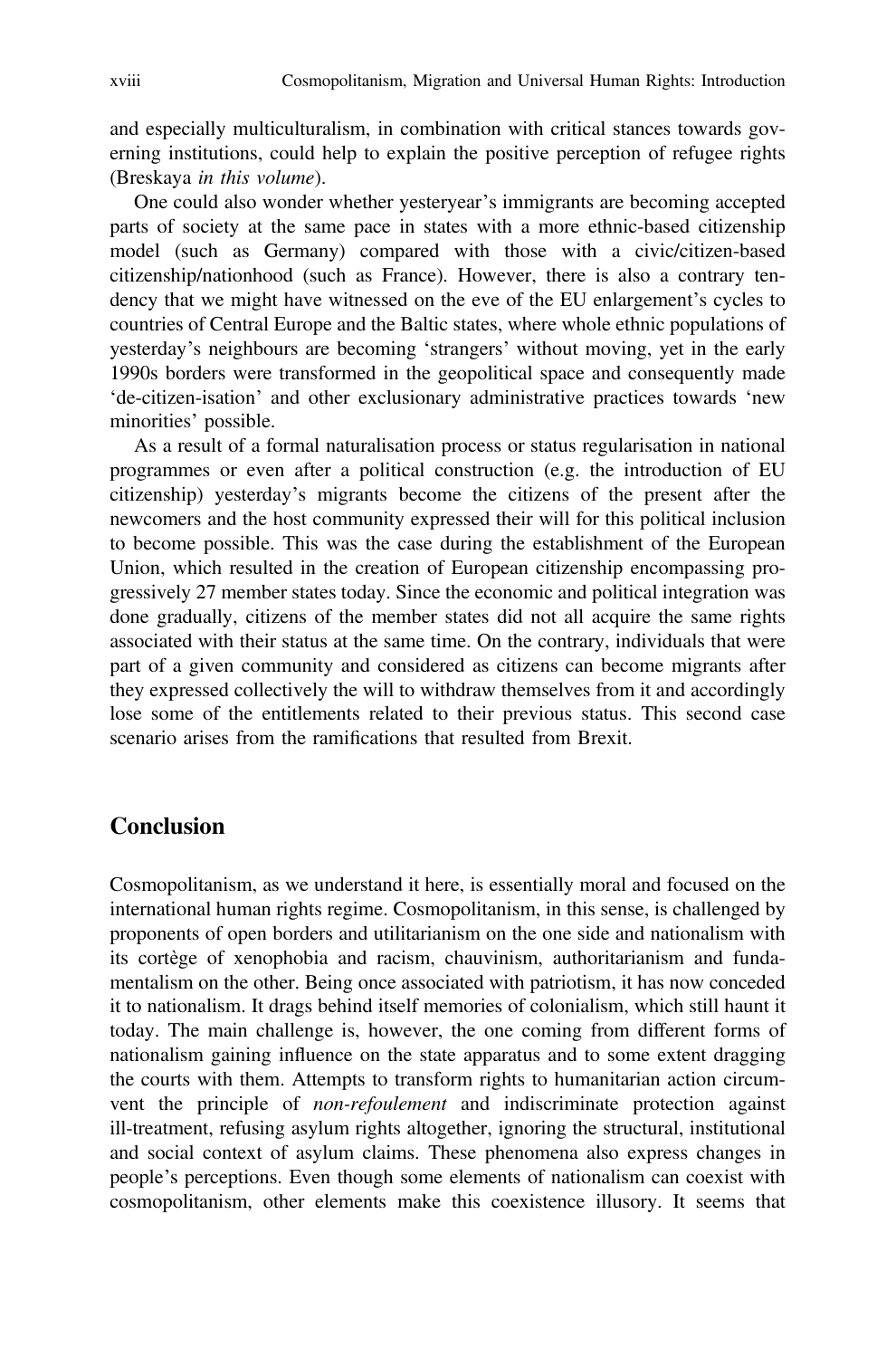attitudes to pluralism and multiculturalism are decisive in this respect. The elements of a more ethnic nationalism are, in turn, reinforced by security discourses and internal power struggles.

Religion can both be a challenge and a reinforcement of cosmopolitanism since it has remained silent or embraced nationalist rhetoric in some places, while religious organisations have supported the rights of refugees in other places. There is, however, a wider context of embeddedness both institutionally and in our built environment, which is important for the respect of human rights, democratic procedures and attitudes towards migrants. Authors of this volume have pointed to the notion of ambiance and the autonomous and participating citizen. A wide range of populations are feeling they are not being represented or account is not taken of their voices even when they express anti-migrant and anti-refugee views. Cosmopolitanism is being depoliticised in the public sphere (moved out of the mainstream) and transferred to the cultural domain as an arrogant, self-righteous and moralising position on the issue of human rights. Cross-cutting migration and human rights issues within the virtual, digital sphere, in post-truth politics, could be reasons for the polarisation of society. There is a dangerous tendency for democracy to become a bargaining chip for social benefits, and this will not bode well for the respect of human rights and thus for cosmopolitanism. There are, however, some reasons for optimism. Transborder grassroot movements and more gradual conceptions of citizenship could ease or contravene these tendencies.

Emerging challenges, however, related to all phases of migration, cannot be addressed only with declaratory efforts within the particular political sphere of the nation-state members of the United Nations system. Yet, as we have seen in many cases, the sovereignty principle acts against the legal and institutional attempts to manage human movements within a global intergovernmental policy. And then we end up in the so-called broken refugee system (Betts and Collier 2017), where we, in the case of Europe and the reactions during the so-called refugee crisis, witnessed that not every national political actor is committed to following elementary provisions of international and European regulative mechanisms (charters, conventions, principles, laws, bylaws, protocols) regarding respect of human rights in general and migrants' and refugees' rights in particular. This could potentially not only lead to the undermining of the commonly developed asylum and migration system but also jeopardise the very basic ideas of common values and dedication to the protection of human rights at no matter what cost. Otherwise, the cosmopolitan idea(l) of a global community that could strive towards more global justice will remain a prerogative of a few rich OECD countries, or, to be precise, a particular stratum of cosmopolites within these countries.

We are aware that nation-states are not the only actors within the migration and human rights regime. Other proponents, such as supranational institutions and international organisations, take a larger and larger share in the processes of regulating the drivers and consequences of migration and especially advocating and/or enabling protection for displaced persons. In the aftermath of the mass arrival of Syrian and other refugees and migrants in 2015 and 2016, we have witnessed the development of a new UN instrument—the New York Declaration for Refugees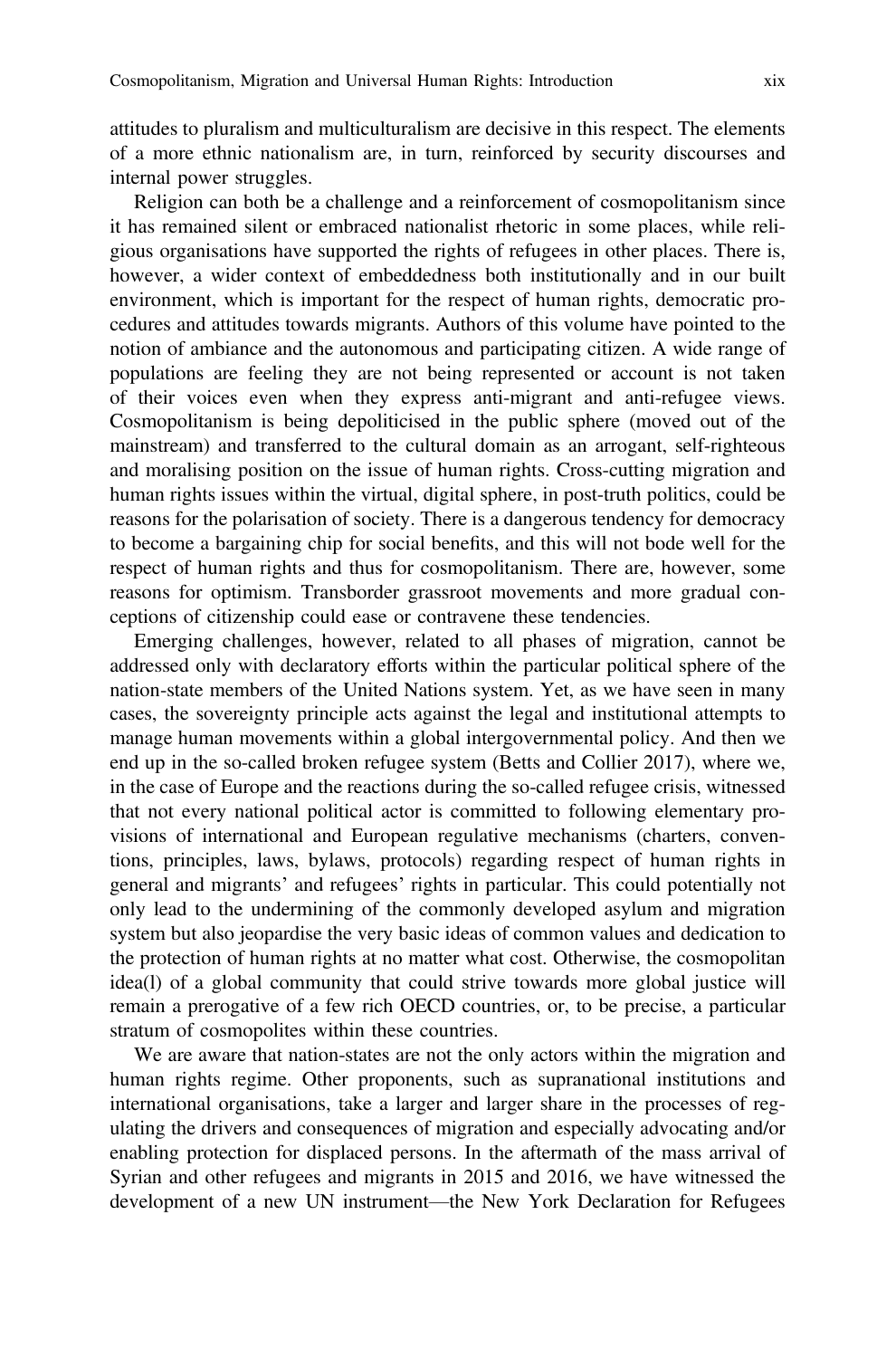and Migrants that seeks commitments from member states to strengthen the national mechanisms for protecting all types of migrant and refugee movements. States are obliged to respect the human rights of migrants and refugees with greater solidarity and responsibility. Yet again, the promise of more global governance is endangered because not all states of the UN have agreed to the provisions of the two new global compacts—Global Compact for Safe, Orderly and Regular Migration (GCM) and Global Compact on Refugees (GCR). However, as pointed out by Guild et al. (2019, 1), 'while the GCM is not legally binding, the human rights obligations of states which underpin the GCM are. The application of international human rights law to everyone, including migrants, has led to frictions in the intergovernmental negotiation process, with some states declining to sign the GCM. States cannot relieve themselves of the human rights obligations to which they are already, voluntarily, bound by refusing to sign the GCM'. The future will tell us how the operationalisation and the implementation of these compacts' objectives regarding human rights will be met in the political arena characterised by (national) fragmentation of the migration governance system, and how that will affect the cosmopolitan approach to it. Although—and we cannot stress this too much—the evocation of any sort of 'global migration/refugee management regime(s)' is to advocate a Janus-faced politics of population control and surveillance, as well as often a purely technocratic and social-engineering solution to such diverse and multifaceted phenomenon as human mobility.

It seems that there are many other challenges ahead. One could be possible violations of human rights and derogation from them that we cannot yet foresee. Some of them relate to assessments that are already present, like the dire effects of economic instabilities and political atrocities, together with the current global health crises. Other challenges have to do with future consequences of climate change that will not only have devastating effects on people's livelihood, on their vulnerability and their adaptation potential, but could also threaten democracy and the guarantees of human rights, pushing humanity into a state of 'climate apartheid' (UN OHCHR 2019). One could pose a challenging yet unavoidable question: will human rights of people on the move because of the climate and environmental reasons be recognised as a legitimate ground for granting them some sort of protected status and when would that be? Some future mass forced migration will most likely be motivated by intertwined macro-structural reasons such as poverty, wars, hunger, climate disasters, overpopulation and others. Whether, in such a world, there would be any form of post-national cosmopolitan membership able to create a more just and equal ground for protection, a chance for a secure and prosperous life, including the respect for human rights and participation in society and politics at their destinations, remains to be seen.

> Mogens Chrom Jacobsen Emnet Berhanu Gebre Drago Župarić-Iljić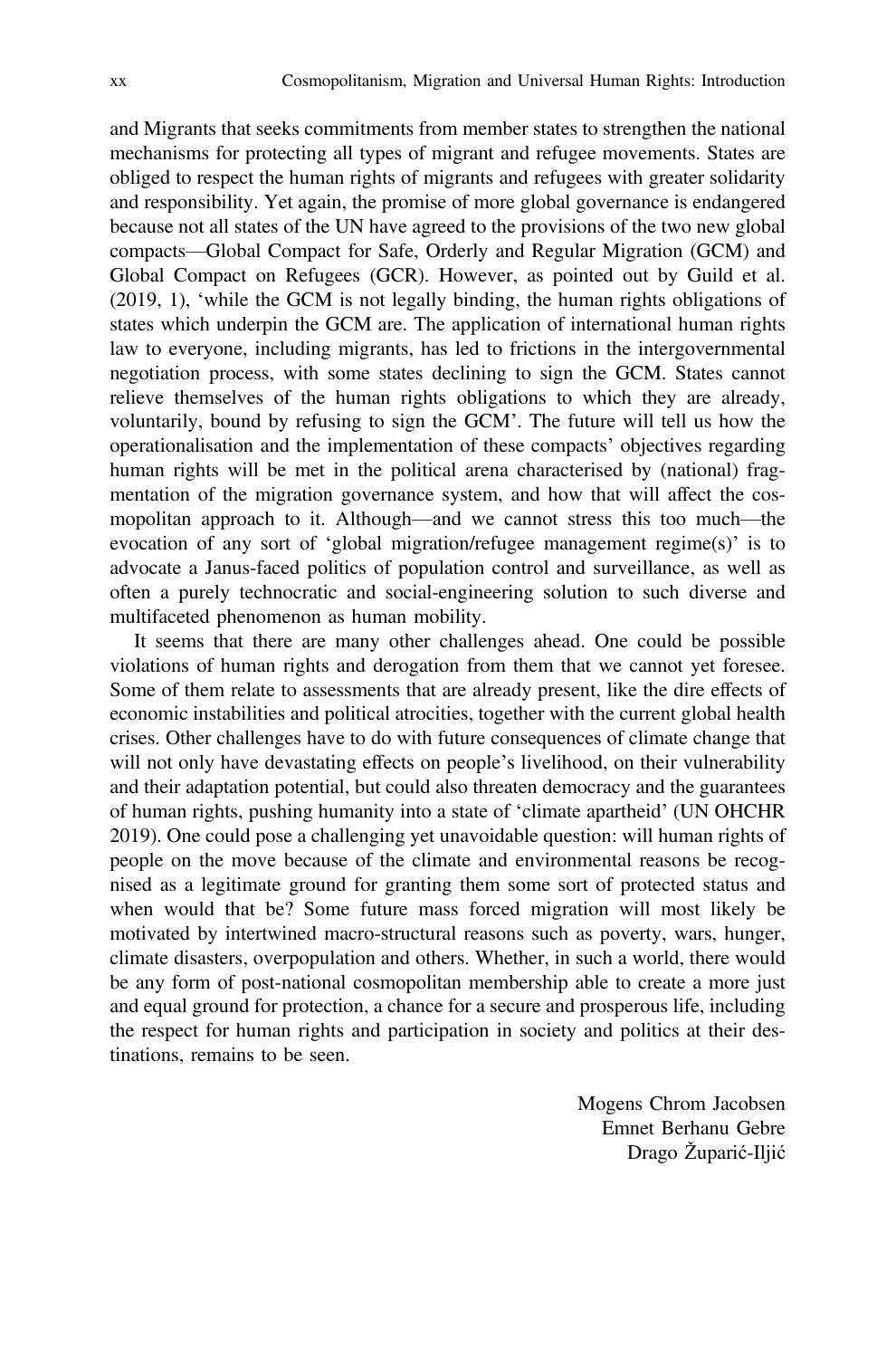#### References

- Arbour, L. (2017). First informal thematic session on human rights of all migrants, social inclusion, cohesion and all forms of discrimination, including racism, xenophobia and intolerance 8–9 May 2017, pp. 1–4. [https://refugeesmigrants.un.org/sites/default/](https://refugeesmigrants.un.org/sites/default/files/ts1_srsg_opening.pdf)files/ts1\_srsg\_opening. [pdf.](https://refugeesmigrants.un.org/sites/default/files/ts1_srsg_opening.pdf) Accessed 25 November 2019.
- Becker, U. (2019). EU 'asylum system'—elements, failure and reform prospects. In: E. Wacker, U. Becker & K. Crepaz (Eds.), Refugees and forced migrants in Africa and the EU: Comparative and multidisciplinary perspectives on challenges and solutions (pp. 37–68). Springer.
- Berlingske, T. (2019). DF mener, at Grundloven kun er til for danske statsborgere—men en afdød professor og tre nulevende eksperter er dybt uenige. 03/06/2019. [https://www.berlingske.dk/](https://www.berlingske.dk/politik/df-mener-at-grundloven-kun-er-til-for-danske-statsborgere-men-en-afdoed) [politik/df-mener-at-grundloven-kun-er-til-for-danske-statsborgere-men-en-afdoed](https://www.berlingske.dk/politik/df-mener-at-grundloven-kun-er-til-for-danske-statsborgere-men-en-afdoed) Accessed 26 November 2019 (in Danish).
- Betts, A. and Collier, P. (2017). Refuge: transforming a broken refugee system. UK: Allen Lane
- Collier, P. (2013). Exodus: How migration is changing our world. Oxford: Oxford University Press.
- Chandler, D. (2009). Critiquing liberal cosmopolitanism? The limits of the biopolitical approach. International Political Sociology, 3(1), 53–70. [https://doi.org/10.1111/j.1749-5687.2008.](https://doi.org/10.1111/j.1749-5687.2008.00063.x) 00063 x
- Council Directive 2002/90/EC of 28 November 2002 defining the facilitation of unauthorised entry, transit and residence, OJ L 328, 5 December 2002.
- Council of the European Union (2002) Council framework Decision of 28 November 2002 on the strengthening of the penal framework to prevent the facilitation of unauthorised entry, transit and residence, 2002/946/JHA, OJ L 328, 5 December 2002.
- Dubois-Girard, C. (2011). La maladie comme ultime recours, le droit d'asile pour raison humanitaire. Vivre Ensemble Education, pp. 1-8. [https://vivre-ensemble.be/IMG/pdf/2011-04](https://vivre-ensemble.be/IMG/pdf/2011-04-droit_d_asile_humanitaire.pdf) [droit\\_d\\_asile\\_humanitaire.pdf](https://vivre-ensemble.be/IMG/pdf/2011-04-droit_d_asile_humanitaire.pdf). Accessed 25 November 2019.
- EU (2019). European Civil Protection and Humanitarian Aid Operations. Factsheet Lebanon. [https://ec.europa.eu/echo/where/middle-east/lebanon\\_en](https://ec.europa.eu/echo/where/middle-east/lebanon_en) Accessed 26 November 2019.
- Guild, E., Basaran, T. & Allinson, K. (2019). From zero to hero? An analysis of the human rights protections within the global compact for safe, orderly and regular migration (GCM) (prepublished version) [https://doi.org/10.1111/imig.12609.](https://doi.org/10.1111/imig.12609)
- Hill Maher, K. (2002). Who has a right to rights? Citizenship's exclusions in an age of migration. In: A. Brysk (Ed.), *Globalization and human rights* (pp. 19–43). Berkeley, Los Angeles, London: University of California Press.
- IOM—International Organization for Migration (2016). Global Migration Trends Factsheet 2015. IOM's Global Migration Data Analysis Centre GMDAC. [https://publications.iom.int/system/](https://publications.iom.int/system/files/global_migration_trends_2015_factsheet.pdf) fi[les/global\\_migration\\_trends\\_2015\\_factsheet.pdf.](https://publications.iom.int/system/files/global_migration_trends_2015_factsheet.pdf) Accessed 26 November 2019
- Kasparek, B. & Speer, M. (2015). Of hope. Hungary and the long summer of migration. Boredrmonitoring.eu, February 9, 2015, [http://bordermonitoring.eu/ungarn/2015/09/of-hope](http://bordermonitoring.eu/ungarn/2015/09/of-hope-en/)[en/](http://bordermonitoring.eu/ungarn/2015/09/of-hope-en/). Accessed 15 February 2019.
- Kleingeld, P. & Brown, E. (2014). Cosmopolitanism. In: E. N. Zalta (Ed.), The stanford encyclopedia of philosophy (Fall 2014 Edition), [https://plato.stanford.edu/archives/fall2014/entries/](https://plato.stanford.edu/archives/fall2014/entries/cosmopolitanism/) [cosmopolitanism/](https://plato.stanford.edu/archives/fall2014/entries/cosmopolitanism/).
- Malešević, S. (2004). The sociology of ethnicity. London, Thousand Oaks, New Delhi: SAGE Publications.
- Muséum Manifesto (2018). Migrations. Paris: Reliefs Éditions.
- Shachar, A. (2009). The birthright lottery: Citizenship and global inequality. Cambridge and London: Harvard University Press.
- UN (1990). International Convention on the Protection of the Rights of All Migrant Workers and Members of Their Families. General Assembly resolution 45/158 of 18 December 1990.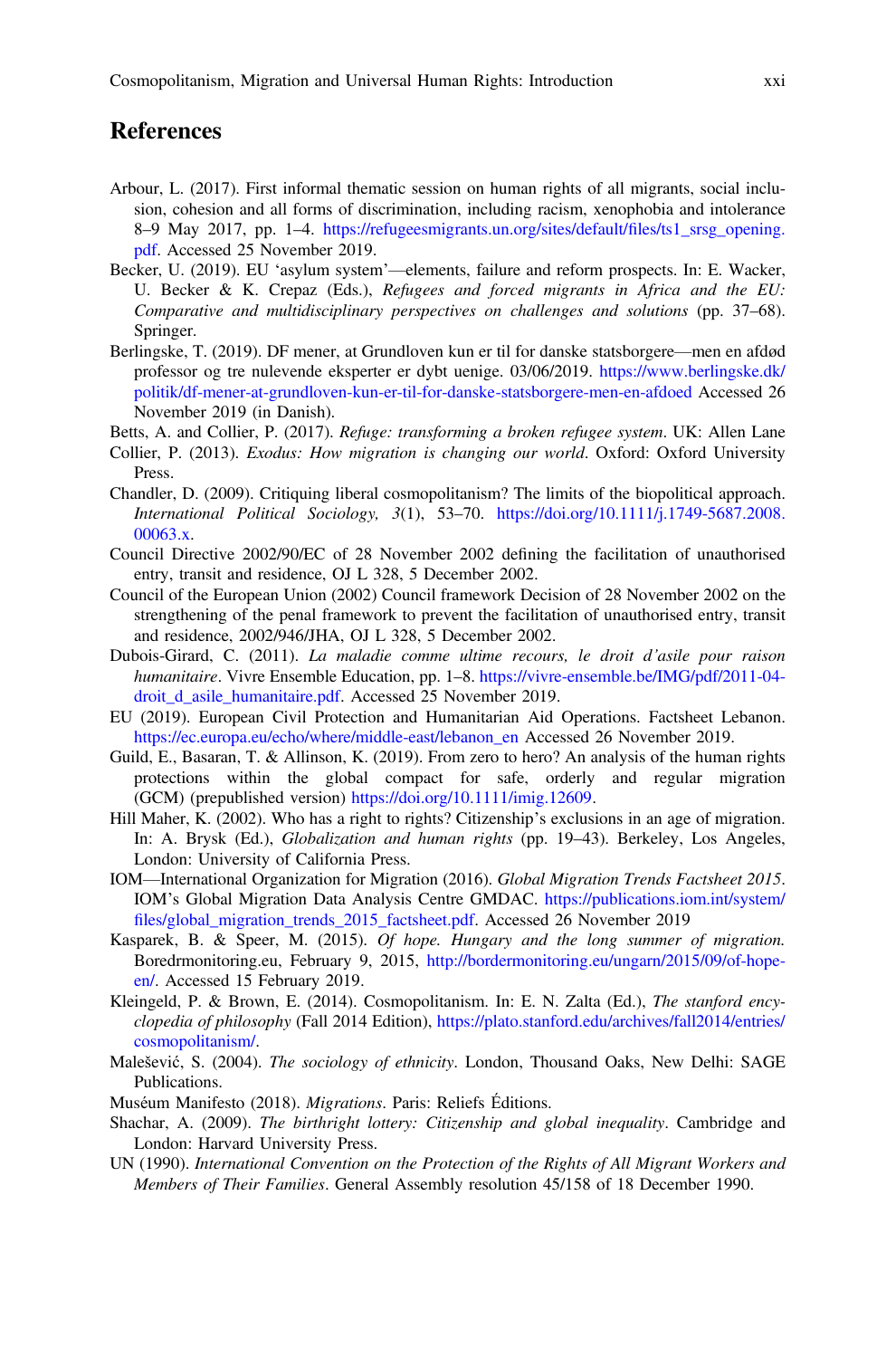- UN DESA (2019). The number of international migrants reaches 272 million, continuing an upward trend in all world regions, says UN. 17 September 2019, New York, Unite Nations— Department of Economic and Social Affairs, [https://www.un.org/development/desa/en/news/](https://www.un.org/development/desa/en/news/population/international-migrant-stock-2019.html) [population/international-migrant-stock-2019.html.](https://www.un.org/development/desa/en/news/population/international-migrant-stock-2019.html) Accessed 12 November 2019.
- UN OHCHR (2019). UN expert condemns failure to address impact of climate change on poverty. 25 June 2019. United Nations Human Rights Office of the High Commissioner. [https://www.](https://www.ohchr.org/EN/NewsEvents/Pages/DisplayNews.aspx?NewsID=24735) [ohchr.org/EN/NewsEvents/Pages/DisplayNews.aspx?NewsID=24735.](https://www.ohchr.org/EN/NewsEvents/Pages/DisplayNews.aspx?NewsID=24735) Accessed 12 November 2019.
- UNHCR (2019). Global Trends: Forced Displacement in 2018. 20 June 2019. [https://www.unhcr.](https://www.unhcr.org/5d08d7ee7.pdf) [org/5d08d7ee7.pdf.](https://www.unhcr.org/5d08d7ee7.pdf) Accessed 12 November 2019.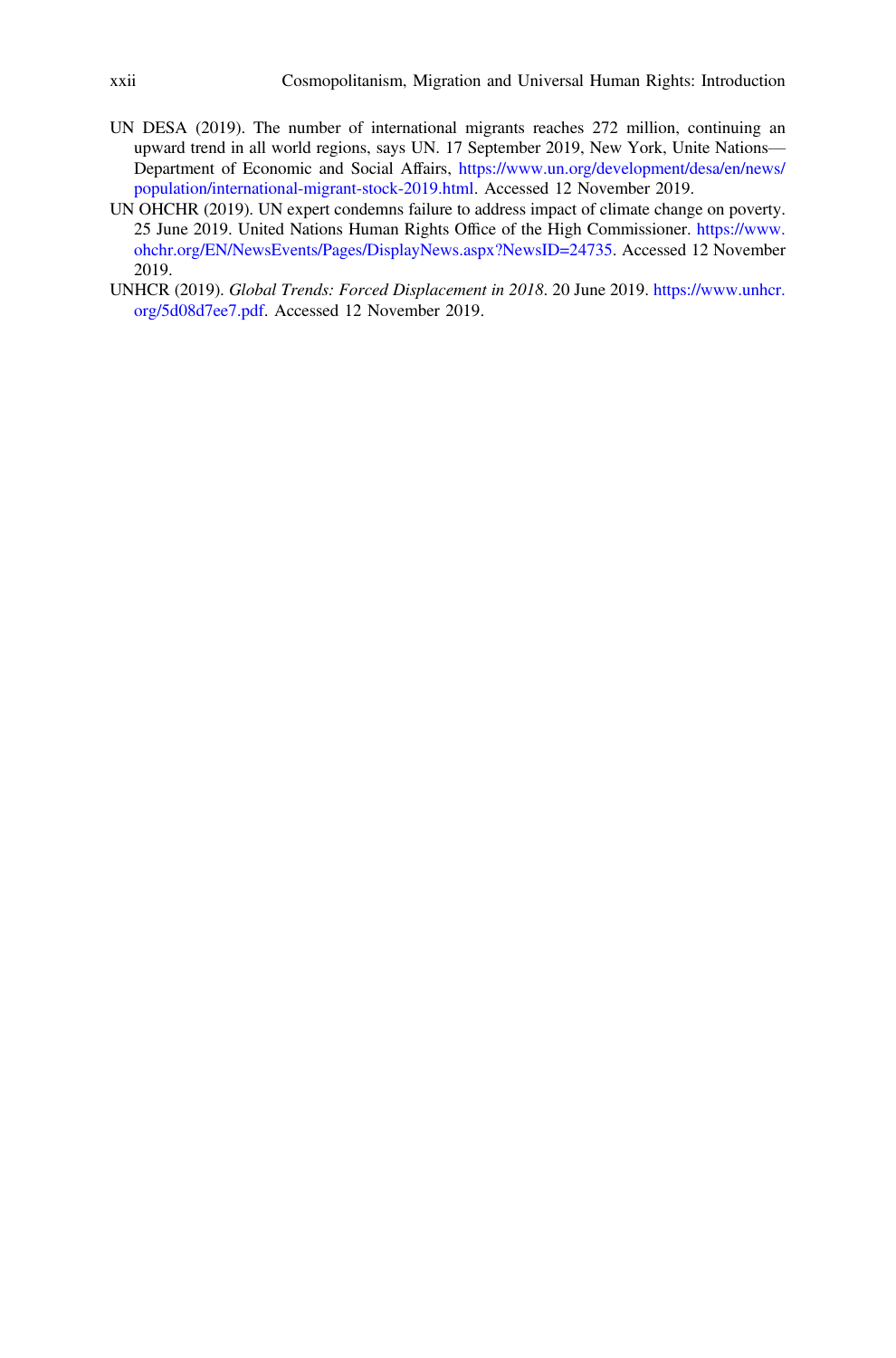# **Contents**

|                      | <b>Part I</b> Cosmopolitanism and the Freedom of Movement: Hopes<br>and Challenges                                                                  |    |
|----------------------|-----------------------------------------------------------------------------------------------------------------------------------------------------|----|
| $\mathbf{1}$         | <b>Cosmopolitanism and Politics: The Foreigner, the Migrant,</b><br>Yves Charles Zarka                                                              | 3  |
| $\overline{2}$       | <b>Could We Apply Bentham's Critical Examination of the 1789</b><br>and 1795 Versions of Human Rights to Contemporary<br>Jean-Pierre Cléro          | 11 |
| 3                    | The Right to Travel: Cosmopolitanism as Imperial<br>Adam Diderichsen                                                                                | 19 |
| $\blacktriangleleft$ | The Stronger the Patriots—The Weaker the Migrants:<br>Rebecka Lettevall                                                                             | 33 |
| Part II              | <b>Religious and Cultural Challenges in the Post-Migratory</b><br><b>Phase</b>                                                                      |    |
| 5                    | No Future for the Palestinians in Lebanon: Power Sharing,<br><b>Political Stagnancy and Securitisation of (Palestinian)</b><br>Lars Erslev Andersen | 47 |
| 6                    | The Aesthetic Dimension of Human Rights: Sensibility<br>as Fundamental Virtue in Relation to Migration<br>Carsten Friberg                           | 61 |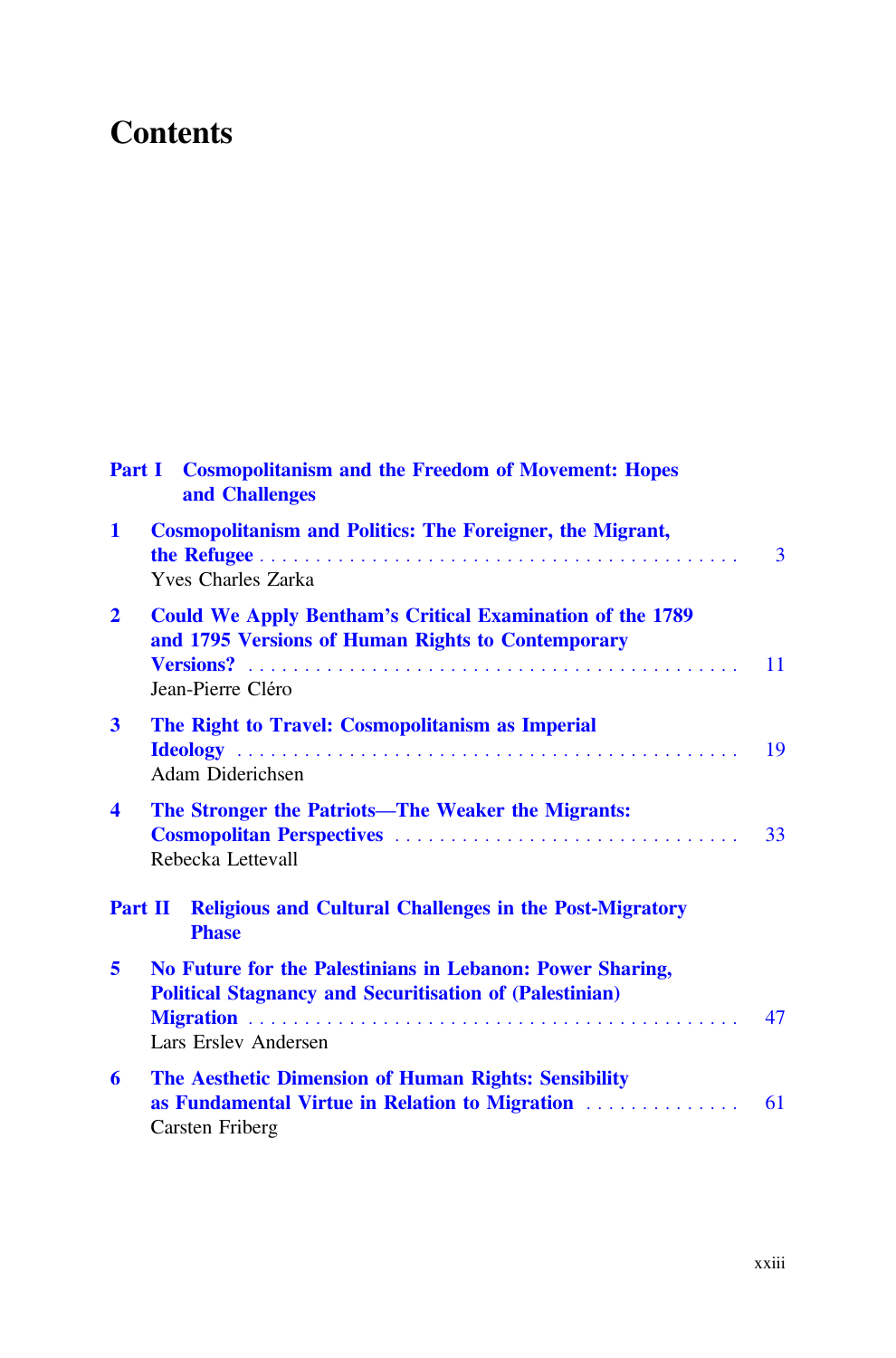| <b>XX1V</b> | Contents |
|-------------|----------|
|             | .        |

| 7              | <b>Reshaped Roles of Faith-Based Actors Towards Refugees</b><br>in the Balkan Corridor Phase and its Aftermath<br>Drago Župarić-Iljić                                         | 75  |
|----------------|-------------------------------------------------------------------------------------------------------------------------------------------------------------------------------|-----|
| 8              | In Poland the Stranger Threatens Christianity: Polish Catholics<br>and Their Attitude Towards Refugees<br>Anna Wilczyńska and Karol Wilczyński                                | 91  |
|                | <b>Part III</b><br><b>Disentangling Migration, Gender and Human Rights:</b><br>The Jurisprudence of the European Court of Human Rights                                        |     |
| 9              | <b>Legal Cosmopolitanism and Political Sovereigntism: European</b><br><b>Asylum Law and Illiberal Policies in Central Europe </b><br>Joseph Krulic                            | 105 |
| <b>10</b>      | <b>Human Rights Facing Terrorism: A Lose-Lose Situation?</b><br>A Problematic Trend for the Observance of the Non-Refoulement<br>Emnet Berhanu Gebre                          | 117 |
| 11             | From a Right-Based Approach to a Humanitarian Approach:<br>In What Way Does Migration Impact Human Rights?<br>Camille de Vulpillières                                         | 133 |
| 12             | Gender, Migration and Human Rights in the Case Law<br>Athanasia Petropoulou                                                                                                   | 147 |
| <b>Part IV</b> | <b>Migration in the Eyes of the Public: Surveying National</b><br><b>Sentiment</b>                                                                                            |     |
| 13             | <b>Democratic Values of Young Belarusians and Attitudes</b><br>Olga Breskaya                                                                                                  | 163 |
| 14             | <b>Dismantling Security Discourses and Threat Perceptions</b><br><b>Related to Asylum Seekers and Refugees in</b><br>Drago Župarić-Iljić and Margareta Gregurović             | 181 |
| 15             | <b>Cosmopolitanism, Nationalism, and Refugees: Implications</b><br><b>Revealed Through Slovenian Public Opinion </b><br>Barbara Gornik                                        | 203 |
| 16             | <b>Volunteering for Change: Practicing Transborder Citizenship</b><br>in Grassroots Volunteer Networks in Support of Refugees<br>Lydia Maria Kirchner and Line Steen Bygballe | 223 |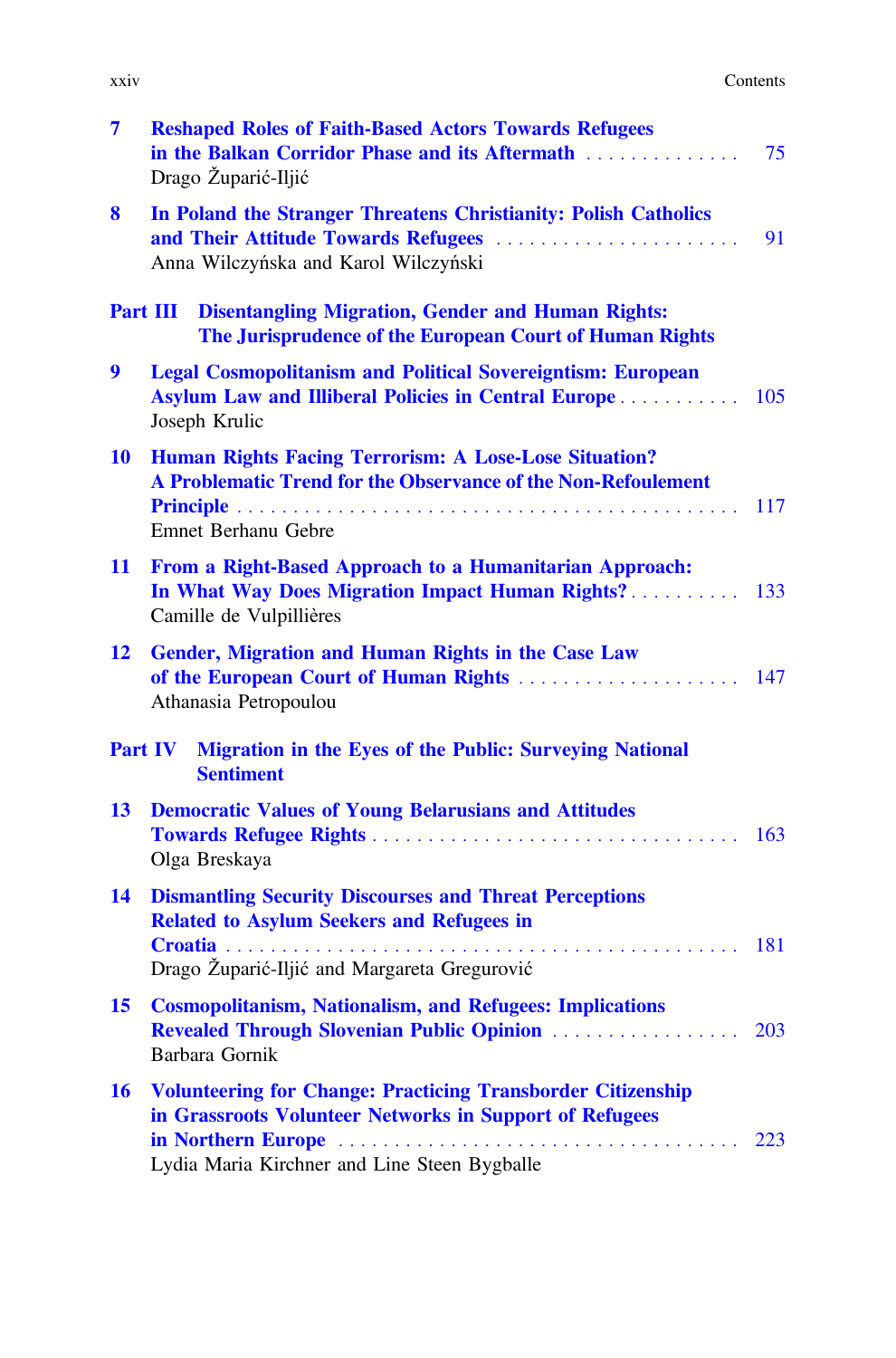#### **Contents** xxv

|           | <b>Part V</b> Facets of Citizenship and Border Regimes                                                |  |
|-----------|-------------------------------------------------------------------------------------------------------|--|
| 17        | <b>Multi-Level Citizenship in Eastern European Internal</b><br>Oleg Bresky                            |  |
| <b>18</b> | <b>Citizenship, Post-Communism and the Age of Migration </b> 257<br>Leif Kalev and Mari-Liis Jakobson |  |
| 19        | <b>Visa Restrictions as an Obstacle for International</b><br>Iryna Ivankiv                            |  |
| <b>20</b> | Citizenship, Open Borders and Human Rights 283<br>Mogens Chrom Jacobsen                               |  |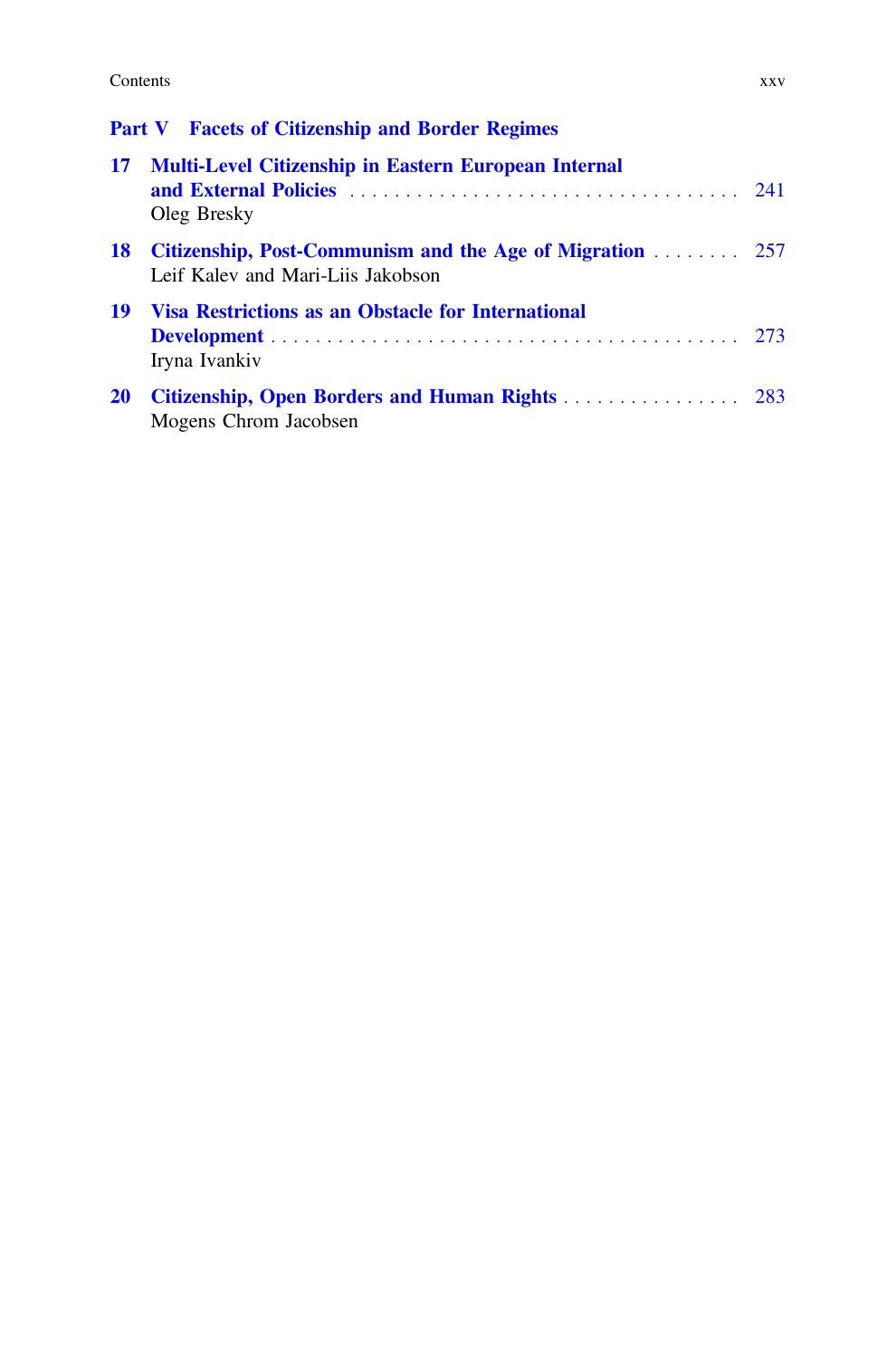# Editors and Contributors

### About the Editors

Mogens Chrom Jacobsen is cand. mag. in philosophy and political science from Copenhagen University. His Ph.D. thesis on Jean Bodin et le dilemme de la philosophie politique moderne was published at the Copenhagen University Press in 2000. His habilitation thesis, Three Conceptions of Human Rights, was published at the NSU press in 2011 (second edition, A Different History of Human Rights, Les politiques 2017). He is specialised in political philosophy and human rights.

Emnet Berhanu Gebre defended her Ph.D. thesis in Public Law at the University of Toulouse 1 Capitole on the International Protection of Displaced Persons by Climate Change (2016). After working as a research and teaching fellow at the University of Toulouse 1 Capitole and the Catholic Institute of Toulouse (2010– 2018), she is currently working as an international consultant in the field of migration, focusing notably on migrant protection and assistance issues.

Drago Župarić-Iljić, Ph.D. is a sociologist, working as an Assistant Professor at the Department of Sociology, Faculty of Humanities and Social Sciences, University of Zagreb. He has published articles and chapters within the interdisciplinary fields of forced migration, asylum, ethnicity, population and environmental studies, focusing on various structural causes and drivers of migration, mobility and post-migration phenomena, with a special interest for the Central East European region.

## **Contributors**

Olga Breskaya University of Padua, Padua, Italy

Oleg Bresky Vilnius, Lithuania